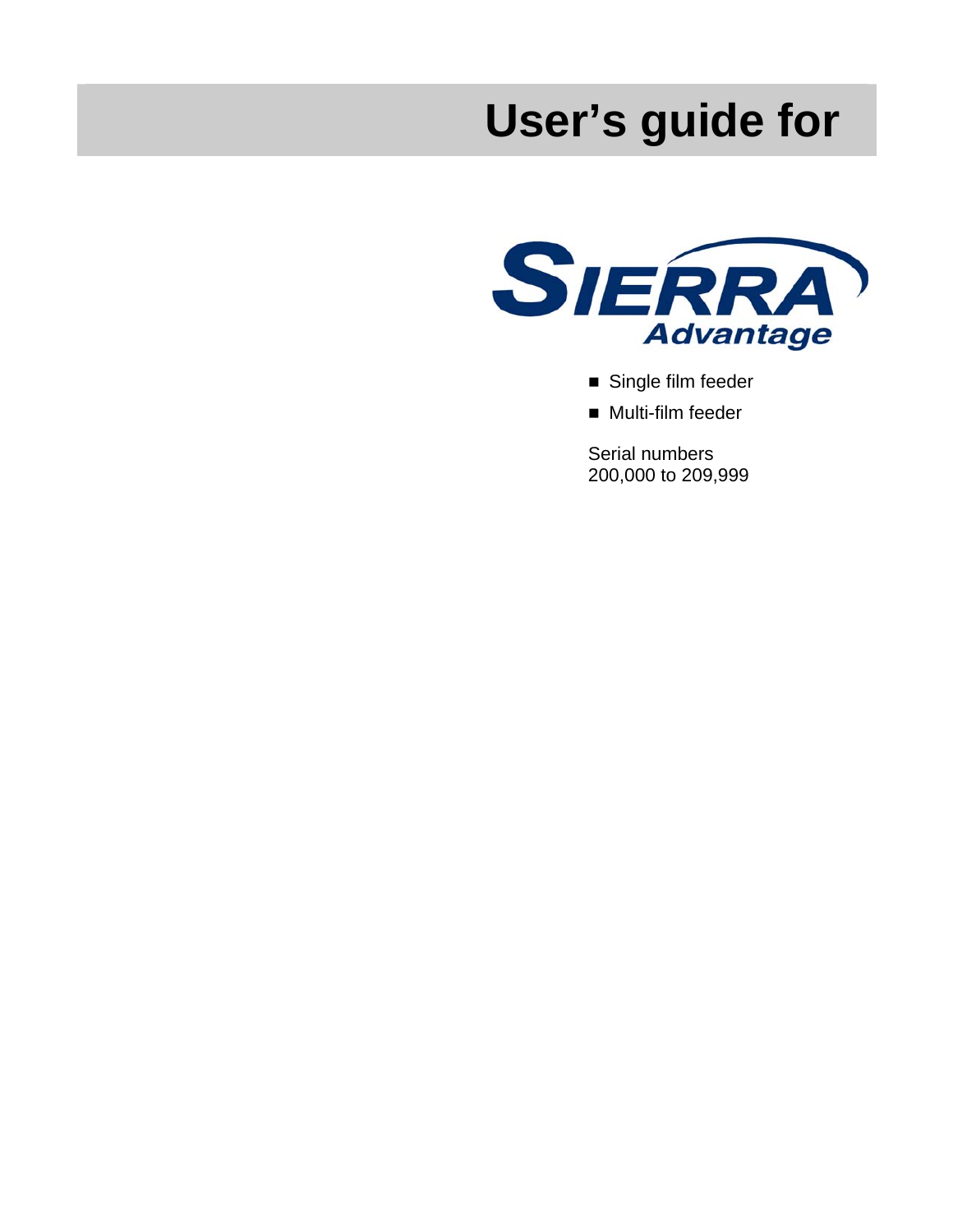©Copyright by VIDAR® Systems Corporation. All rights reserved.

Terms denoted by the trademark symbol ( $\mathbb{N}$  or  $\mathfrak{G}$ ) used in this publication are trademarks or service marks registered in the United States or other countries.

### **NOTE**

The digitizers do not include application specific software (Picture Archiving and Communications [PAC] system, Teleradiology, Oncology Systems, or Computer Aiection [CAD] software). The manufacturer of the application software will determine specific indications for use. These third-party software packages or complete systems are approved separately from a regulatory perspective.

The digitizers are marketed as a component to application software development companies, who will incorporate the digitizer into their respective PACS or Teleradiology, CAD system(s). The software developer is ultimately responsible for detailing the Contraindications for the PACS System (or Teleradiology software package) or Oncology Systems as a whole, including the digitizer.





365 Herndon Parkway Herndon, VA 20170 U.S.A.

**Phone:** 1-703-471-7070 **Fax:** 1-703-471-7665 **Internet:** www.filmdigitizer.com

**Emergo Europe** Molenstraat15 2513 BH, The Hague The Netherlands

**Sales:** 1-800-471-SCAN or 1-800-471-7226 Email: sales@VIDAR.com

**Technical Support:**  1-800-471-SCAN or 1-703-471-7070 E-mail: medtech@VIDAR.com

**E-mail:** service@emergogroup.com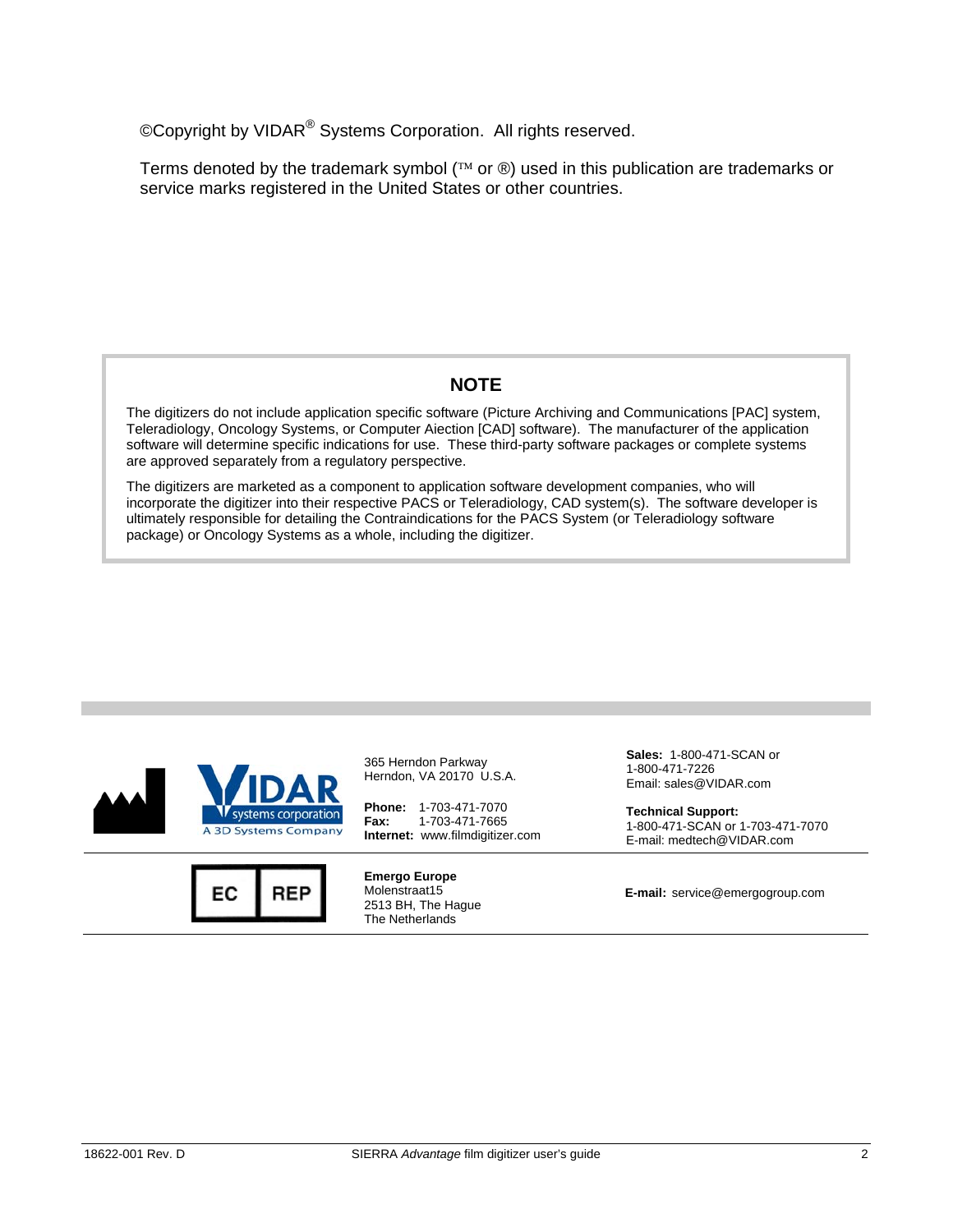**Caution:** No operator-serviceable parts inside. Refer servicing to qualified personnel. **Achtung:** Gehäuse nicht öffnen. Wartung uno reparatur nur durch eletrofachkräfte. **Attention:** Aucune piece ne peut etre remplacee par l'utilisateur. Toute operation de maintenance doit etre effectuee par une personne qualiee. **Atencion:** Acceso interno solo autorizado a personal tecnico cualificado.

**Attenzione:** Non appire. Rivolgersi a personale qualificado.

### **Radio Frequency Emissions**

This equipment has been tested and found to comply with the limits for a Class A digital device, pursuant to Part 15 of the FCC Rules. These limits are designed to provide reasonable protection against harmful interference when the equipment is operated in a commercial environment. This equipment generates, uses, and can radiate radio frequency energy and, if not installed and used in accordance with the instruction manual, may cause harmful interference to radio communications. Operation of this equipment in a residential area can cause harmful interference, in which case the user will be required to correct the interference at his or her own expense.

Product compliance testing was conducted using VIDAR shielded cables. Modifications to the digitizer or the VIDAR shielded cables or the use of cables other than those available from VIDAR could void the user's authority to operate the equipment.

#### **Acceptable shipping conditions**

- **Temperature:**  $-15^{\circ}$  to  $+60^{\circ}$ C ( $-0^{\circ}$  to  $+140^{\circ}$ F)
- **Relative humidity: 20% to 85%, non-condensing**
- Atmospheric. pressure: 500 to 1060hPa (+18,000 to –1,200ft)

#### **Operating conditions**

- **Temperature: 15°C to 30°C (60°F to 85°F)**
- Relative humidity: 20% to 85%, non-condensing
- Atmospheric. pressure: 697 to 1013hPa (10,000 to 0ft)

#### **Electrical supply**

- Voltage: 100 to 240 VAC
- Current: 1.0 to 0.42 A
- Frequency: 50 to 60 Hz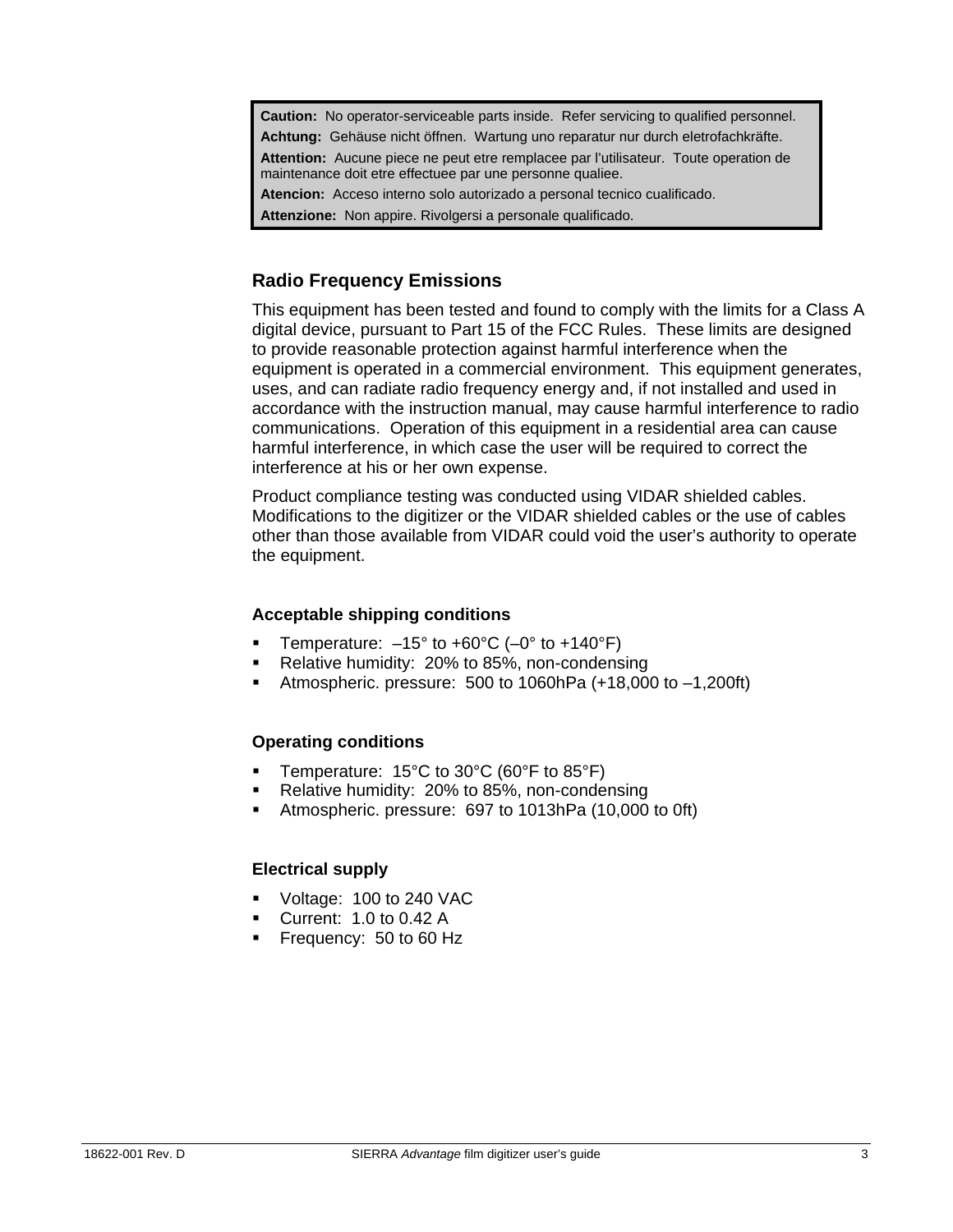## **Safety and compliance information**



 MEDICAL –GENERAL MEDICAL EQUIPMENT AS TO ELECTRIC SHOCK, FIRE AND MECHANICAL HAZARDS ONLY IN ACCORDANCE WITH: CAN/CSA C22.2 No.601.1-M90, IEC 60601-1, UL 60601-1, ANSI/AAMI ES60601-1(2005, 3RD Ed.), CAN/CSA-C22.2 No.60601-1(2008). IEC 60601-1:2005(3RD Ed.).

Accessory equipment connected to the analog and digital interfaces must be certified according to the respective IEC standards (i.e. IEC 60950 for data processing equipment and IEC 60601-1 for medical equipment). Furthermore all configurations shall comply with the system standard IEC  $60601$ -1-1 or IEC 60601-1 3<sup>rd</sup> edition.

Everybody who connects additional equipment to the signal input part or signal output part configures a medical system, and is therefore responsible that the system complies with the requirements of IEC 60606-1-1 or IEC 60601-1  $3<sup>rd</sup>$  edition. If in doubt, consult the technical services department or your local representative.

This product is rated for continuous use.

This product is in the Ordinary Equipment Class. It provides no protection against the ingress of water.

This product is not suitable for use in the presence of flammable anesthetic mixtures with air or with oxygen or with nitrous oxide.

Class I Medical Device; No Applied Parts. This product provides Class I medical device protection against electrical shock.

**WARNING:** To avoid the risk of electric shock, this equipment must only be connected to a supply mains with protective earth,

Grounding reliability can only be achieved when the equipment is connected to an equivalent receptacle marked "HOSPITAL ONLY: or HOSPITAL GRADE".

**WARNING:** Do not modify this equipment without authorization of the manufacture.

Do not position the product so that it is difficult to disconnect the product from Mains Power Supply.

Mains power may be removed from the product by disconnecting the power cable at the bottom of the product. The Mains power may also be disconnected by unplugging the power cord from the external power supply adapter or unplugging the power cord from the wall outlet.

Power cords used with this device in North America must be rated by Underwriters Laboratories for hospital use.

Power cords used with this device in Europe must meet the requirements of IEC 227 Designation 53 or IEC 245 Designation 53.

This product is not suitable for use in a patient environment. Do not use the product or the host computer in the vicinity of a patient. Do not touch the product or the host computer while touching the patient. See Appendix Patient Vicinity for minimum distance between this product or the host computer and a patient.

The use of portable or mobile communications equipment and/or the presence of strong electromagnetic and/or xray fields may interfere with proper operation of this product. This product should not be used adjacent to or stacked with other equipment. If adjacent or stacked use is necessary, verify normal operation in the configuration in which it will be used. Should such interference occur, the user is required to provide adequate isolation between the digitizer and the source of the interference. Isolation is typically achieved by moving the digitizer away from the source of the interference.

Correct and safe operation of the digitizer requires familiarity with information that is not marked on the product. The following symbols indicate that the operator should consult the manual for additional information:

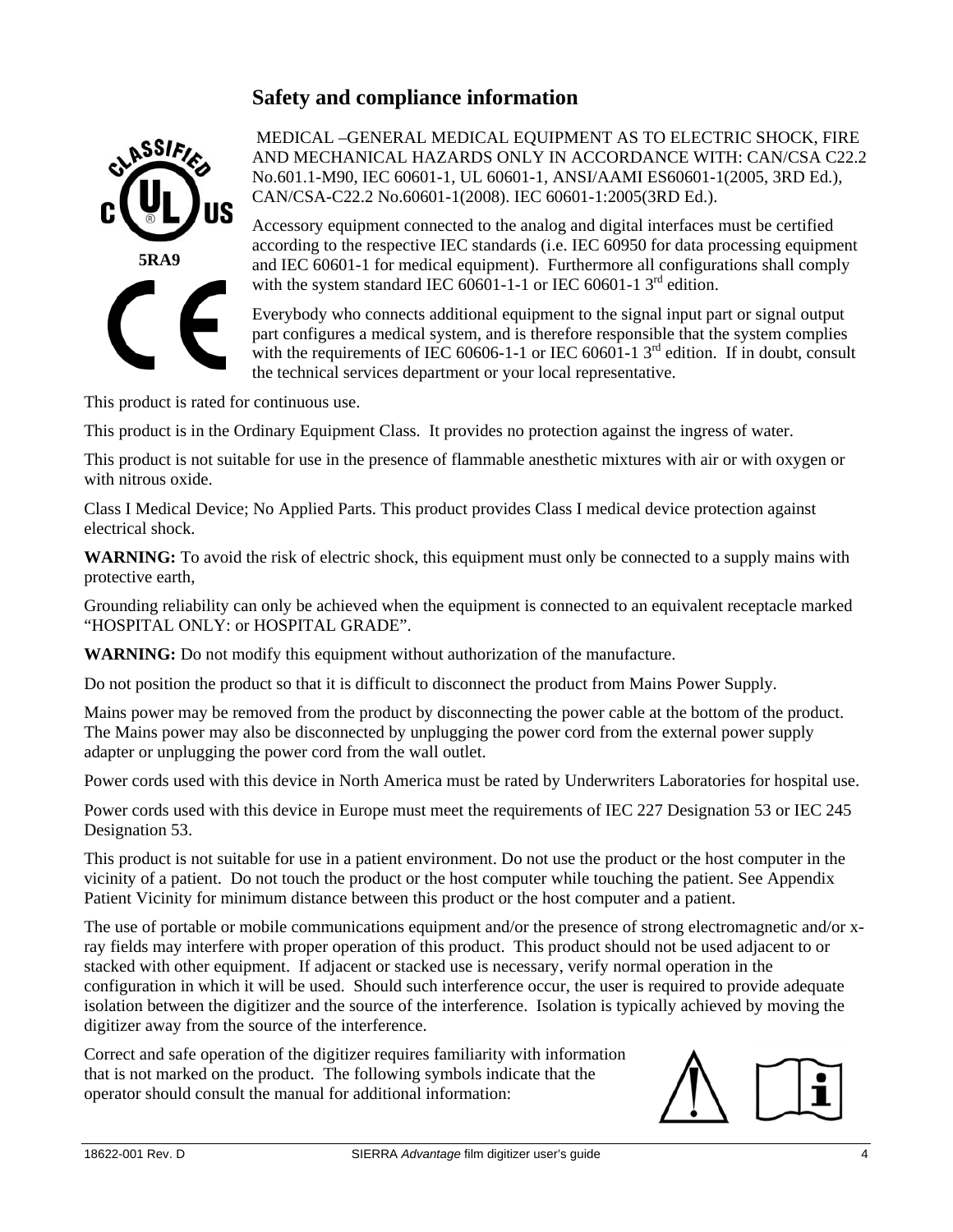## **Contents**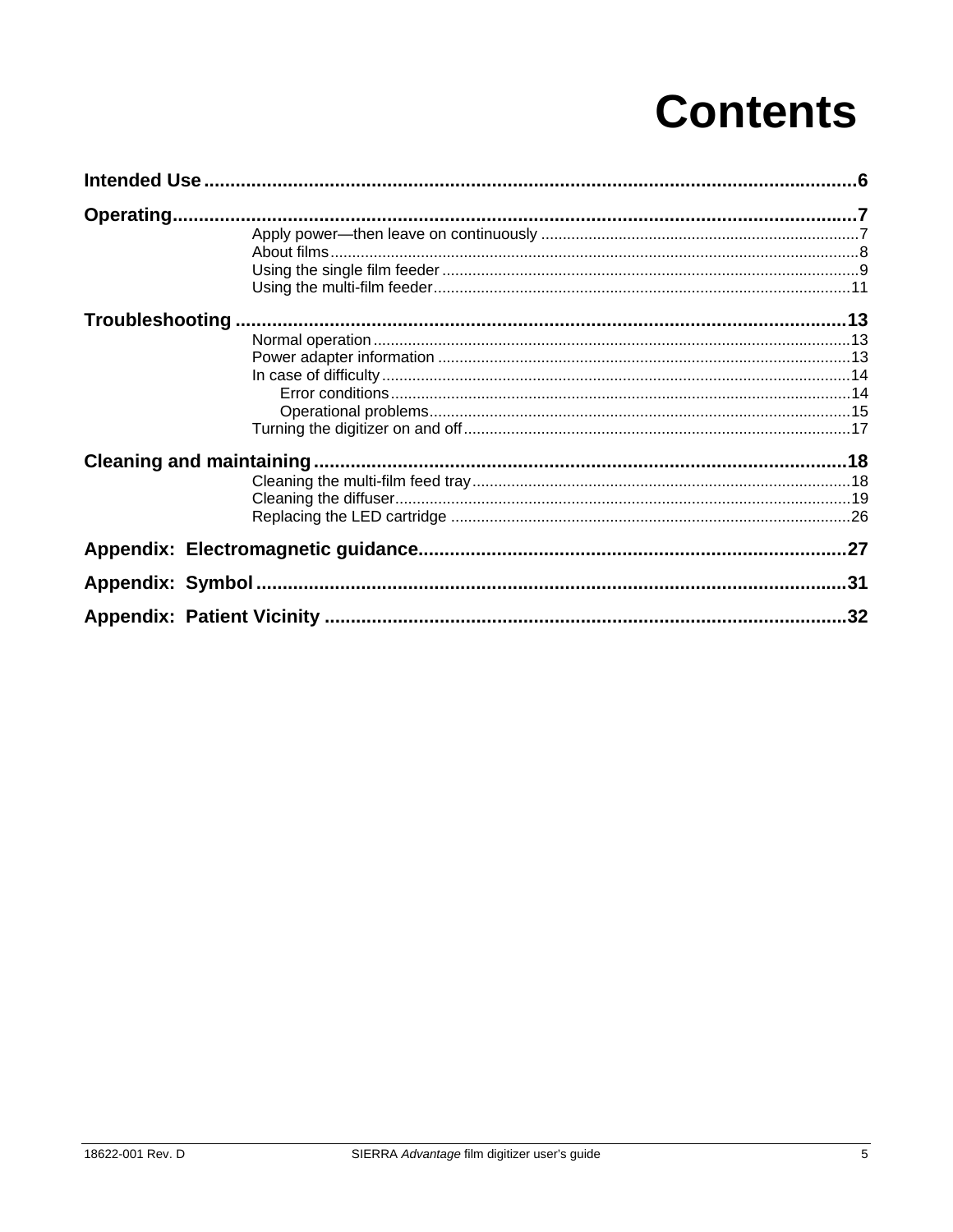## **Intended Use**

VIDAR's x-ray film digitizers are intended for making digital copies of medical x-ray films.

Note: The SIERRA Advantage with ClinicalExpress or other DICOM standard software meet or exceed ACR and DICOM standards for use of secondary capture images for consultation, review and final interpretation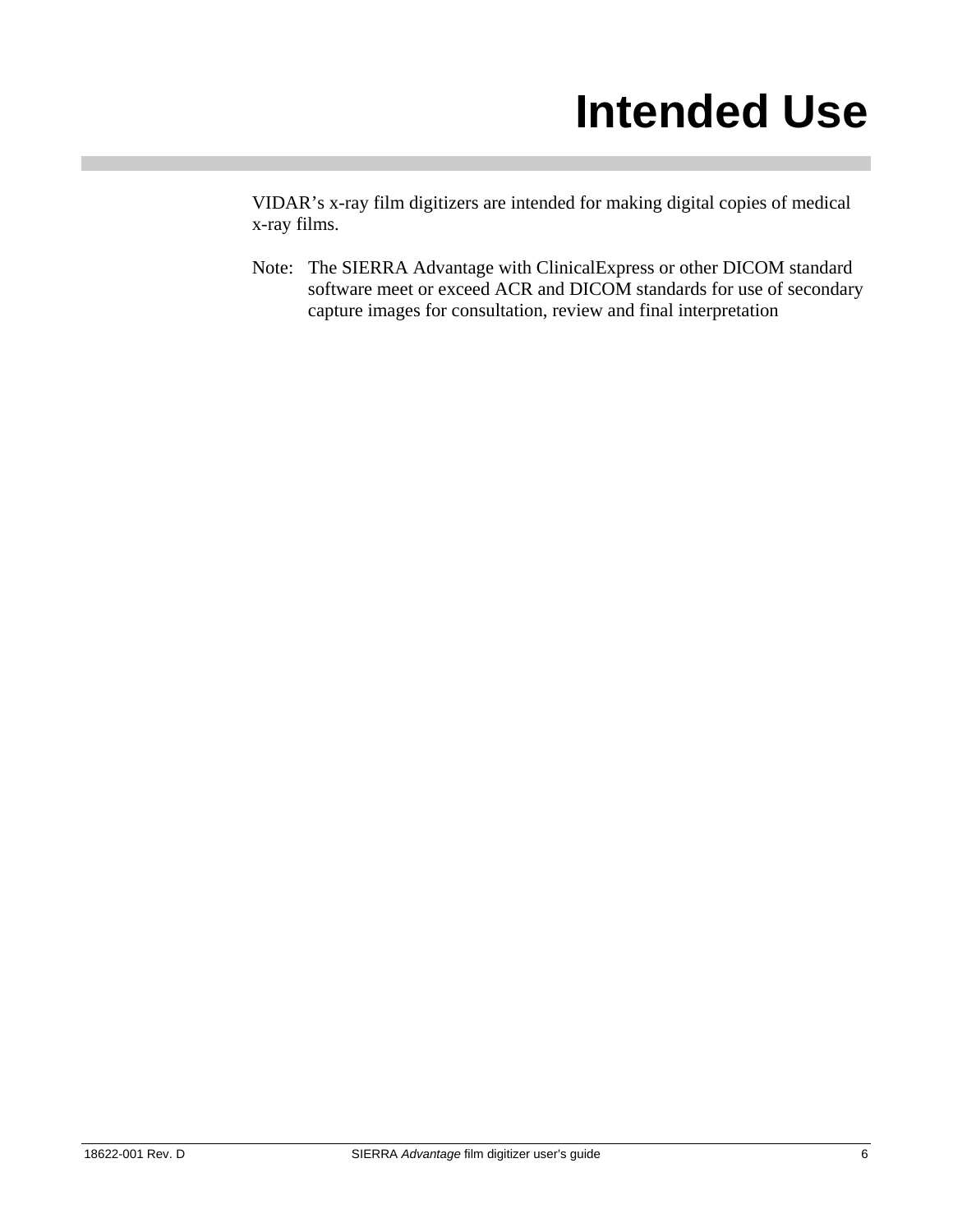# **Operating**

## **the SIERRA** *Advantage* **film digitizer**

## **Apply power—then leave on continuously**

If the film digitizer is already on and ready to scan (LED on the front of the digitizer is solid green), then skip this section.

1. Ensure the PC is turned **off**.

**Note:** Always apply power to the digitizer before turning on the computer. This enables the computer to recognize the digitizer.

2. Turn on the digitizer (the switch is located behind the upper right corner of the digitizer body).



- 3. Observe the LED on the front of the digitizer: the LED should flash light blue for several minutes. This indicates the digitizer is performing internal tests and calibration.
- 4. When the LED stops flashing and remains solid green, turn on the PC.

The digitizer is now ready to scan films.

**Note:** Normally, **do not turn off the digitizer**. Leave it on continuously. Turn the PC on and off as needed.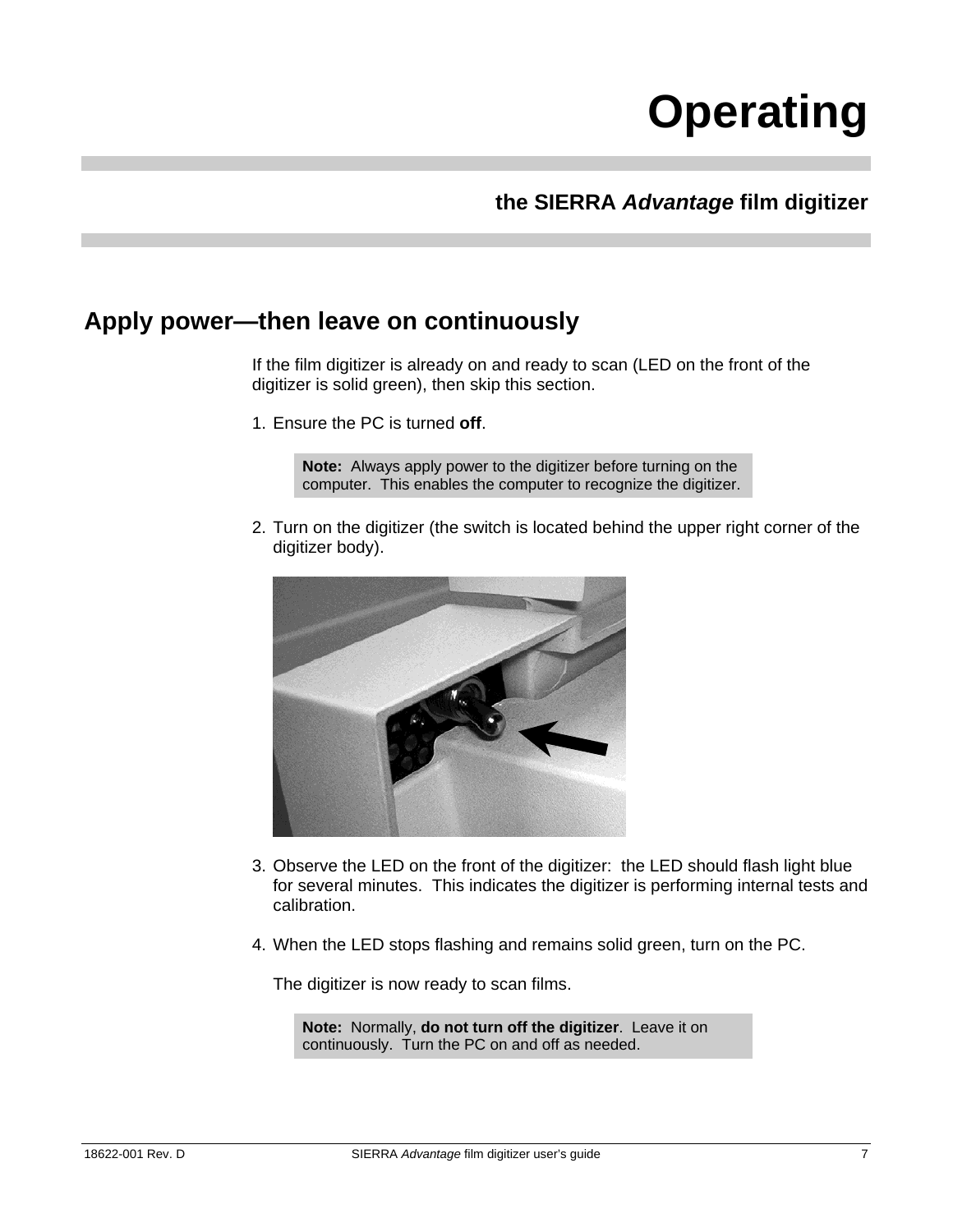**CAUTION:** X-ray images displayed on a computer monitor are representative only. Dimensional and grayscale inaccuracies may result from the build-up of tolerances in the digitizer, the display board and the computer. For this reason, special precautions must be exercised when taking measurements from the digitized image. Please refer to the user's manual for your digitizing software for more information.

## **About films**

The SIERRA *Advantage* handles standard radiograph films up to 14" x 17" (35.5cm x 43cm).

With multi-film SIERRA *Advantages*, you can feed multiple films (up to 10), and you can mix film sizes ranging from 8" x 10" (20.5cm x 24.5cm) to 14" x 17" (35.5cm x 43cm) in one stack—as long as you follow the rules below.

**IMPORTANT:** Remove stickers, tape, staples, paper clips, etc. from films before scanning. These may cause serious film feeding problems. Failure to remove extraneous items from films will void your warranty.

Load films just as you would view them on a light box, with these qualifications:

 Films 8" x 10" (20.5cm x 24.5cm) or larger should be fed in portrait orientation, as shown here:



Films smaller than  $8''$  x 10" (20.5cm x 24.5cm) must be fed one at a time.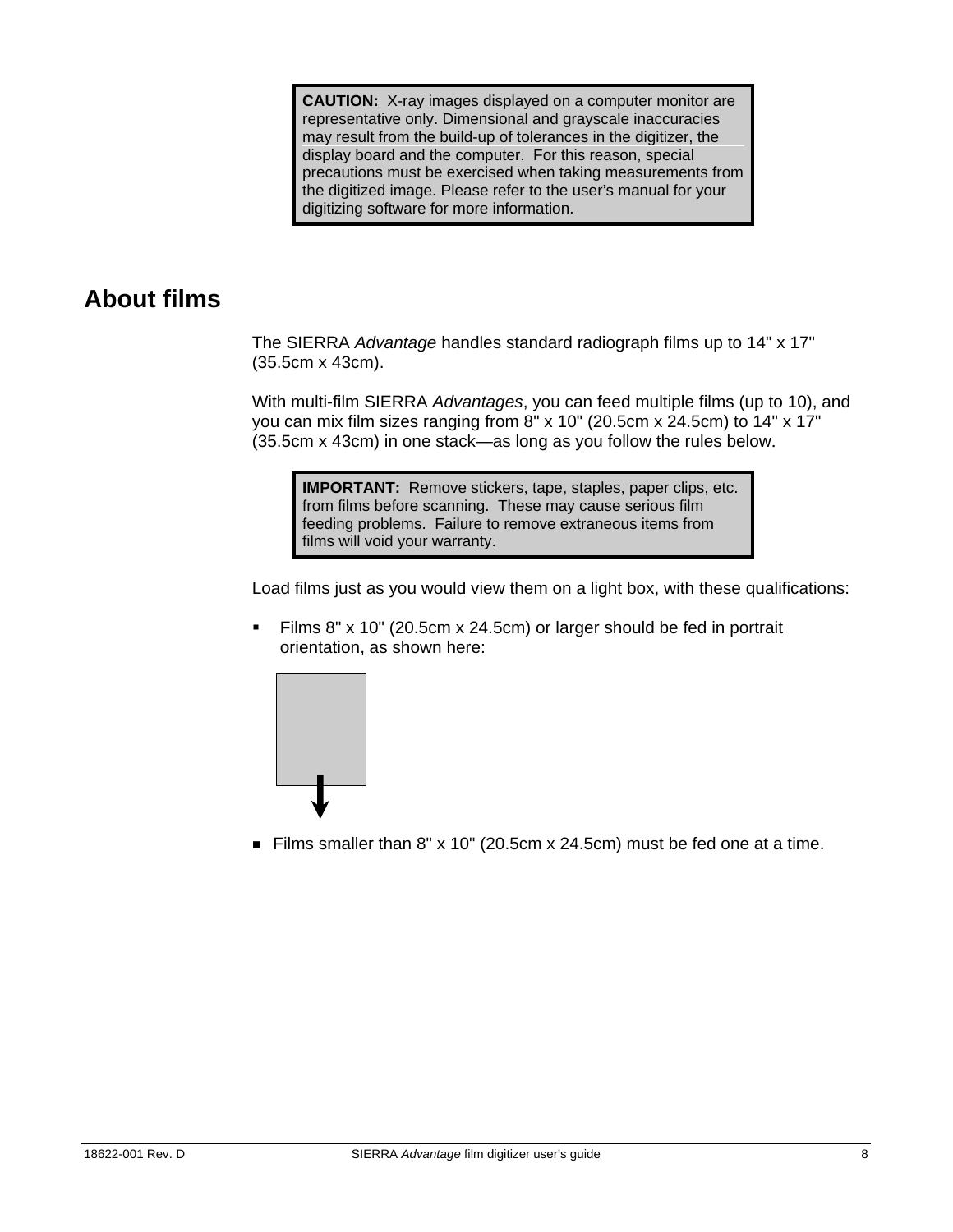## **Using the single film feeder**

**Note:** The digitizer cannot scan films smaller than 5" x 7" (12.7cm x 17.8cm).

- 1. Ensure the LED on the front of the digitizer is solid green.
- 2. Hold the film in front of you as you would view it on a light box.
- 3. Place the film into the slot **BEHIND the blue area**.

*The blue area is defined by a lip and a groove on the top edge of the digitizer where the feeder is attached. Place a single film directly behind the blue area.* 



 When the SIERRA *Advantage* detects the film, it *stages* the film—it pulls the film in

about 1" (2.5cm), then pushes the film back out about 1/2" (1.25cm).

**CAUTION:** If the film is not staged properly, do not manually pull the film out of the digitizer. Instead, use the scanning application's "eject" command to remove the film.

**Note:** When a film has been staged, it is in the digitizer's light path. The ADC (Automatic Digitizer Calibration) feature requires that the light path be clear of the film for proper background calibration of the digitizer. The digitizer will automatically adjust the film's position to properly proceed with ADC. Depending on the location of the film's leading or trailing edge, and the length of time the film has been blocking the light path, the film will be: a) pushed up, b) pushed down, or c) ejected to remove the film from the light path.

4. Using your scanning software, execute the **Scan** command.

The LED will flash green rapidly, indicating the scan is in progress.

When the scan is complete, the LED will return to solid green.

**Note:** After the scan, the film may or may not be ejected—your scanning software determines what happens. If the software's **Auto Eject** function is activated, the film will drop into the exit tray. Otherwise, the lower rollers in the scanner will hold the film until one of the following occurs:

- Another film is detected.
- You manually eject the film from the software.
- The ADC process begins by ejecting the film.

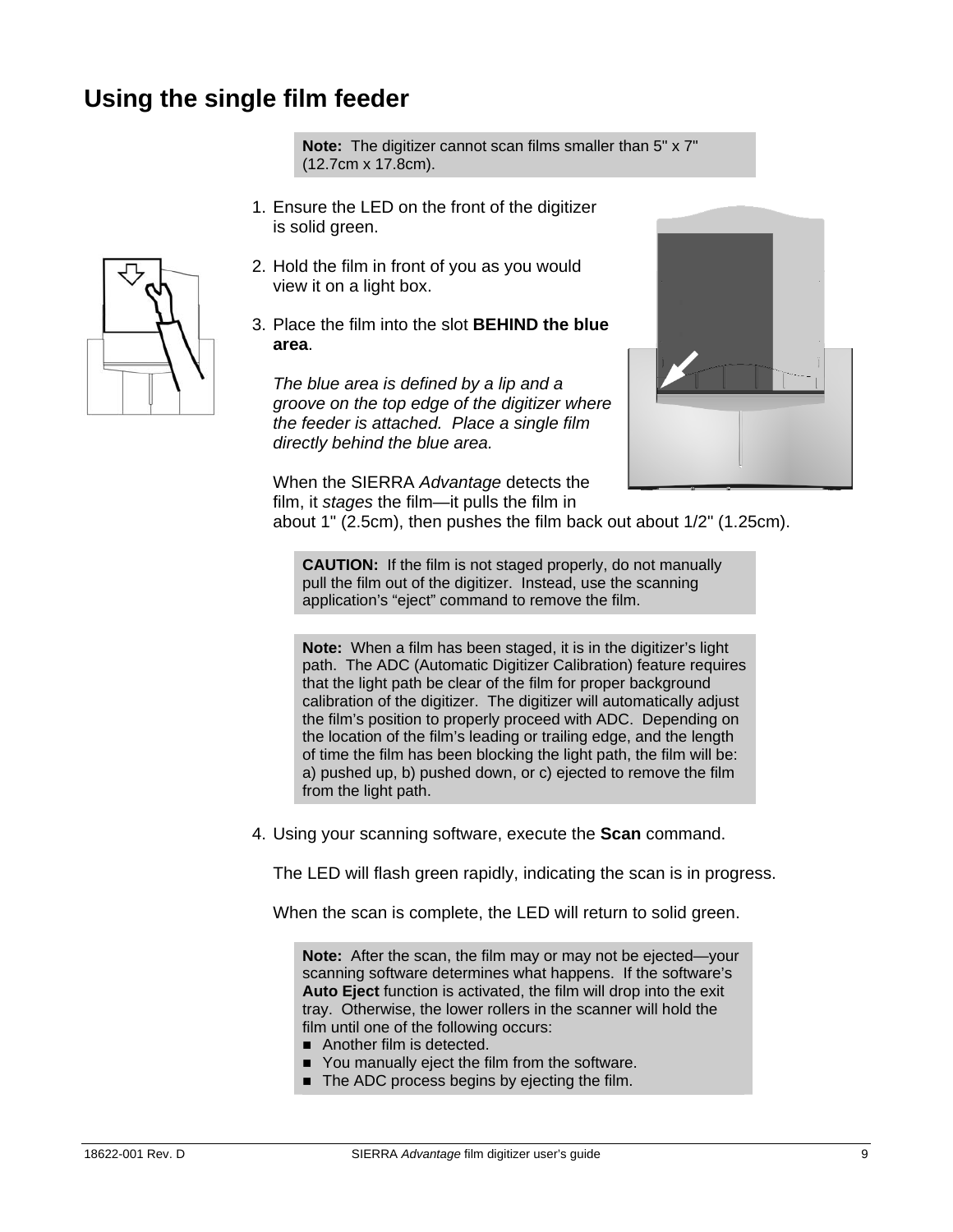**Note:** Proper orientation of the film during loading depends on the scanning application program you are using. Some scanning programs rotate images 180° for display. If images appear upside down, you may be able to set the default orientation in the scanning application. If this option isn't available, then insert films into the digitizer upside down, as shown here.

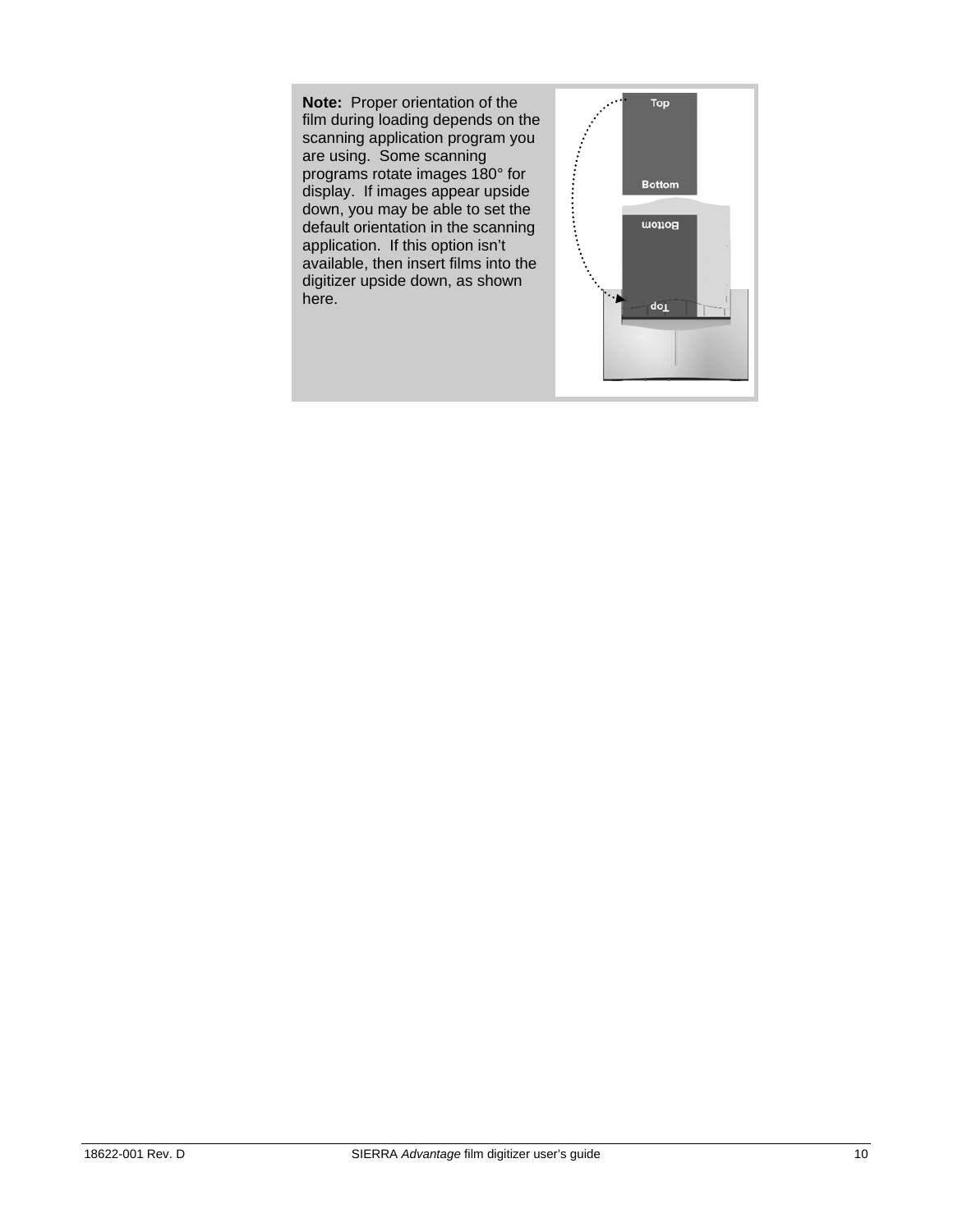## **Using the multi-film feeder**

The SIERRA *Advantage* with multi-film feeder can accept stacks of **up to 10** films of mixed sizes. It can also accept single films.

#### **CAUTION: Do not load more than 10 films at one time.**

- 1. Ensure the LED on the front of the digitizer is solid green.
- 2. Hold the film stack (or single film) in front of you as you would view the films on a light box.

Films at the back of the stack are digitized first.

**Note:** The digitizer cannot scan films smaller than 5" x 7" (12.7cm x 17.8cm). When loading small films, the vertical dimension must be at least 7" (17.8cm).

- 3. Align the left edge of the film stack with the film guide on the left edge of the feeder.
- 4. Place the film stack **IN the blue area**.

*The blue area is defined by a lip and a groove below the feed tray. Place the film stack in front of the feeder inside the groove of the blue area.* 

**Note:** If you are digitizing a single film, place the film either behind the blue bar or on the blue bar depending on the instructions from your scanning application. If no instructions are given, place the film on the blue bar.

**Note:** When a film has been staged, it is in the digitizer's light path. The ADC (Automatic Digitizer Calibration) feature requires that the light path be clear of the film for proper background calibration of the digitizer. The digitizer will automatically adjust the film's position to properly proceed with ADC. Depending on the location of the film's leading or trailing edge, and the length of time the film has been blocking the light path, the film will be: a) pushed up, b) pushed down, or c) ejected to remove the film from the light path.

5. Using your scanning software, execute the **Scan** command.

The LED will flash green rapidly, indicating the first scan is in progress.

 When the first scan is complete, the second film will be scanned and so forth, until the last film has been scanned.

When the entire batch has been scanned, the LED will return to solid green.

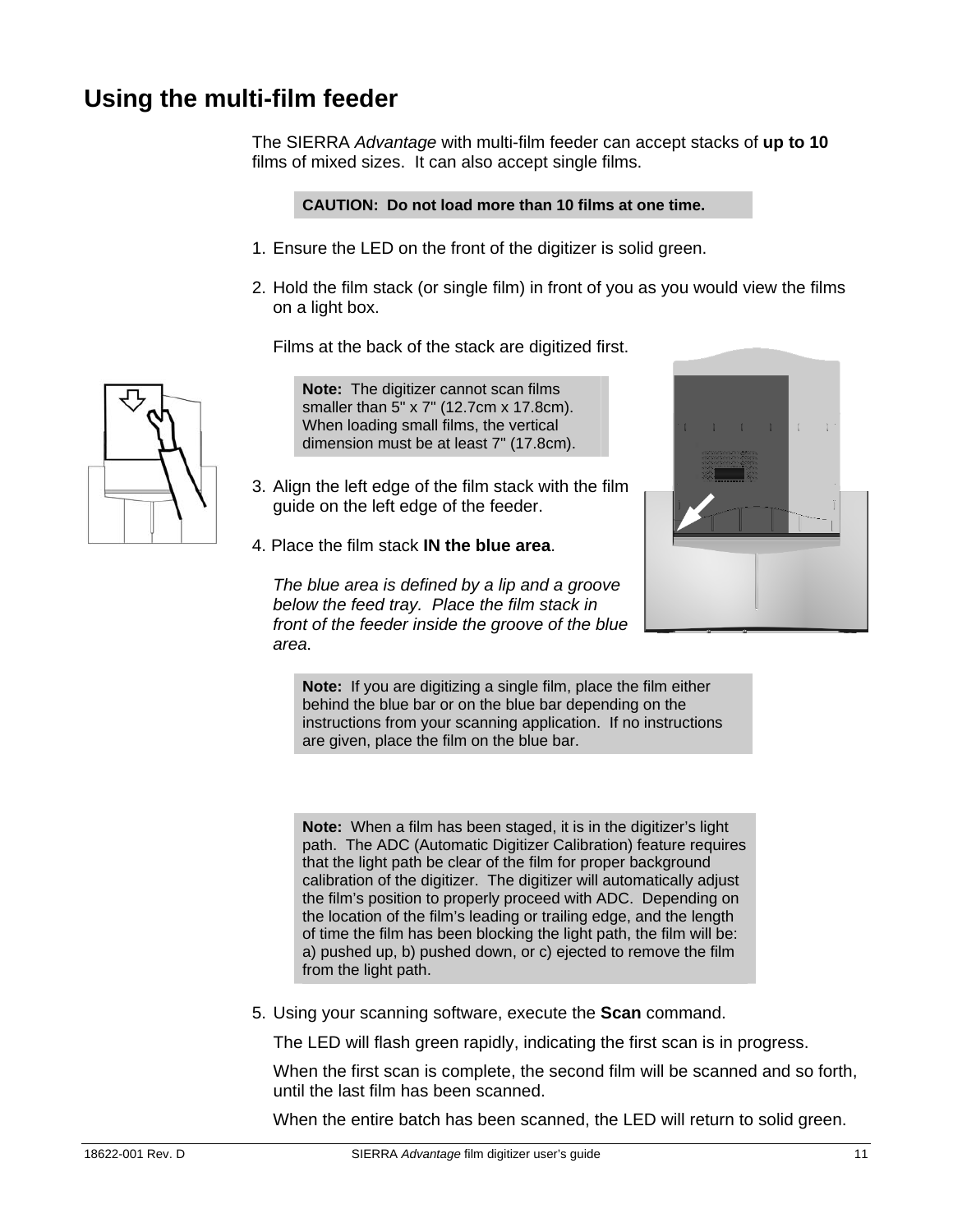**Note:** After the scan, the last film may or may not be ejected your scanning software determines what happens. If the software's **Auto Eject** function is activated, the film will drop into the exit tray. Otherwise, the lower rollers in the scanner will hold the film until one of the following occurs:

- Another film is detected.
- You manually eject the film from the software.
- The ADC process begins by ejecting the film.

**Note:** Proper orientation of the film during loading depends on the scanning application program you are using. Some scanning programs rotate images 180° for display. If images appear upside down, you may be able to set the default orientation in the scanning application. If this option isn't available, then insert films into the digitizer upside down, as shown here.

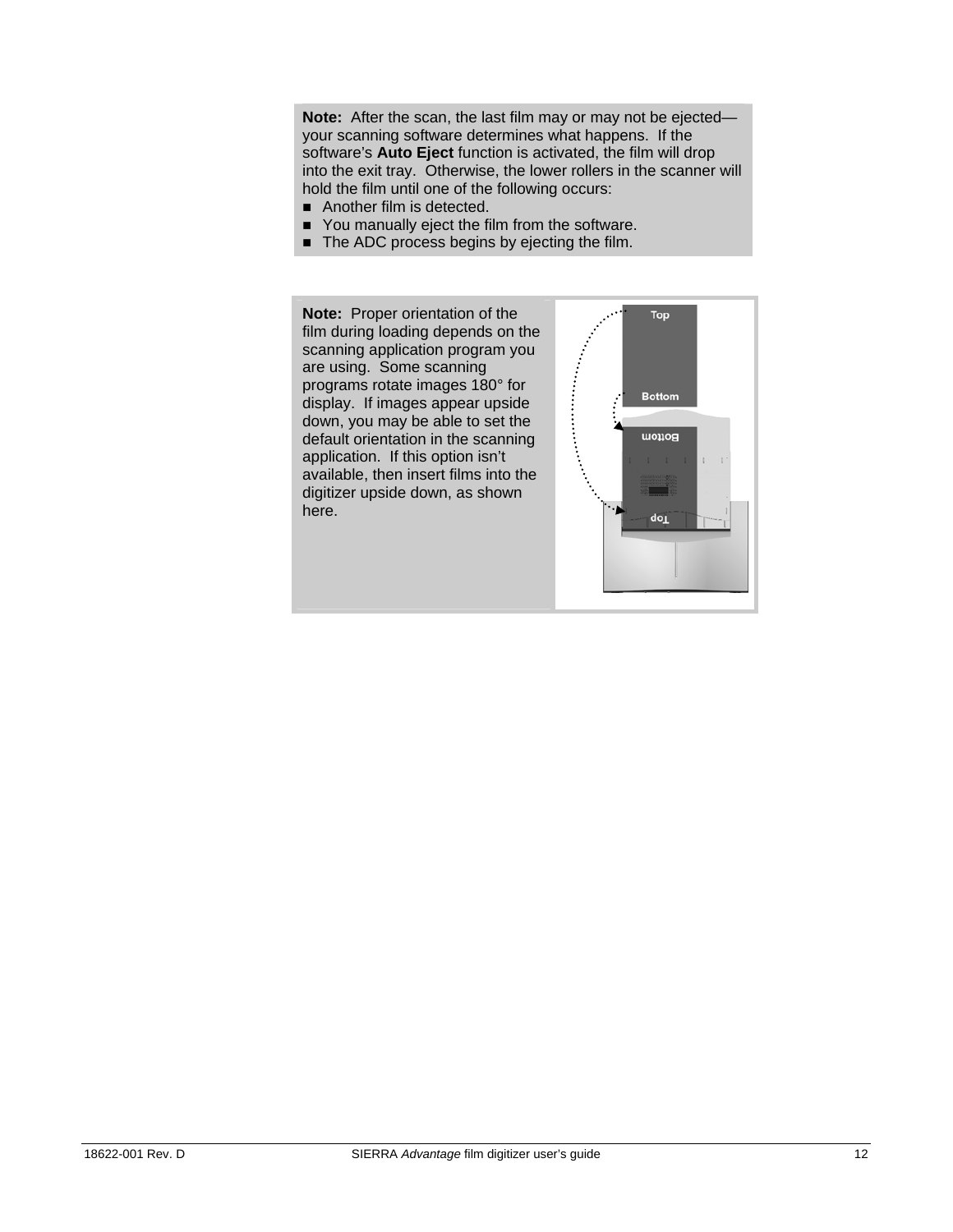# **Troubleshooting**

**the SIERRA** *Advantage* **film digitizer** 

## **Normal operation**

| <b>LED</b> indication | <b>Condition</b>                                                                            |
|-----------------------|---------------------------------------------------------------------------------------------|
| Flashing light blue   | Digitizer calibrating, please wait.                                                         |
| Flashing dark blue    | See "Error conditions" in the "In<br>case of difficulty" section, later in<br>this chapter. |
| Solid green           | Ready to scan.                                                                              |
| Flashing green        | Scan in progress.                                                                           |

## **Power adapter information**



**CAUTION:** Only use the power supply adapter as supplied by your Service Provider or Vidar Systems Corp.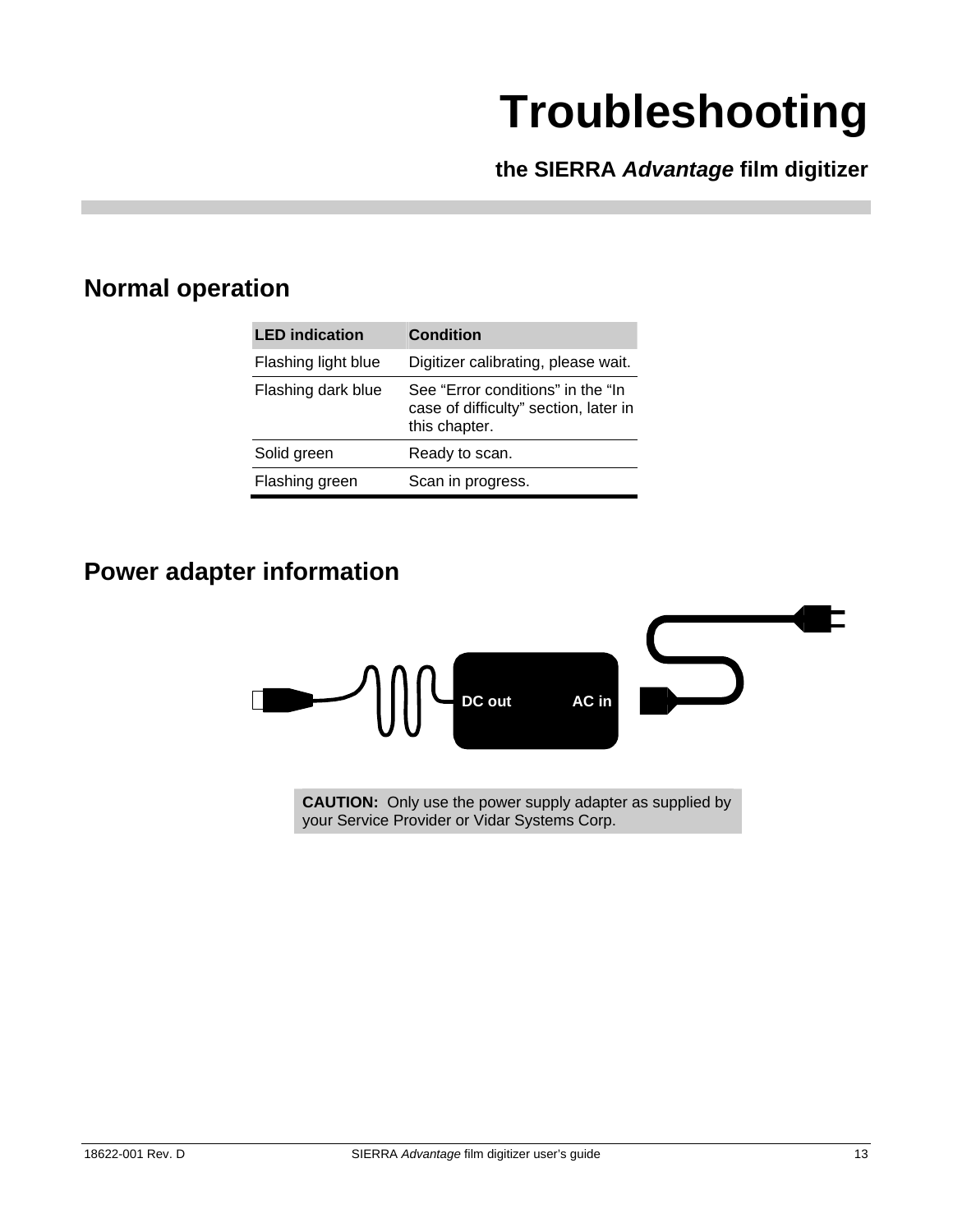## **In case of difficulty**

How to use this section:

- 1. Look through the left columns to find a description of the problem you are having.
- 2. Follow the instructions (in order) in the "Corrective action" column. If the one corrective action doesn't solve the problem, then carry out the next corrective action.
- 3. When the instruction is "Get qualified technical help," then:
	- a. Contact your system integration specialist (the company or person that installed your VIDAR film digitizer).
	- b. If your system integration specialist isn't available, then contact VIDAR Customer Support (medtech@VIDAR.com). Please record system information before calling, and have it available when calling.

**Tip:** Check www.filmdigitizer.com for current troubleshooting information, tools and software updates.

### **Error conditions**

| <b>LED</b> indication | <b>Condition</b>                    | <b>Corrective action</b>                                                                                                                                                                       |
|-----------------------|-------------------------------------|------------------------------------------------------------------------------------------------------------------------------------------------------------------------------------------------|
|                       |                                     | Flashing dark blue. Normalization error. 1. Clean lamp diffuser (see "Cleaning the diffuser" in the "Cleaning and<br>maintaining" chapter, later in this manual).                              |
|                       |                                     | or if that doesn't solve the problem                                                                                                                                                           |
|                       |                                     | 2. Replace lamp (instructions are provided with the Lamp Cartridge<br>Replacement Kit, VIDAR part number 18629-001).                                                                           |
|                       |                                     | or if that doesn't solve the problem                                                                                                                                                           |
|                       |                                     | 3. Get qualified technical help.                                                                                                                                                               |
| No LED                | and scanner<br>functions correctly. | Get qualified technical help.                                                                                                                                                                  |
| No LED                | and scanner<br>does not function.   | 1. Ensure that power cable is properly plugged into digitizer (power<br>cable connects to bottom of digitizer). If digitizer then appears<br>normal, wait for solid green LED, then reboot PC. |
|                       |                                     | or if that doesn't solve the problem                                                                                                                                                           |
|                       |                                     | 2. Ensure that electrical power cord is properly plugged into power<br>adapter. If digitizer then appears normal, wait for solid green LED,<br>then reboot PC.                                 |
|                       |                                     | or if that doesn't solve the problem                                                                                                                                                           |
|                       |                                     | 3. Get qualified technical help.                                                                                                                                                               |

*continued*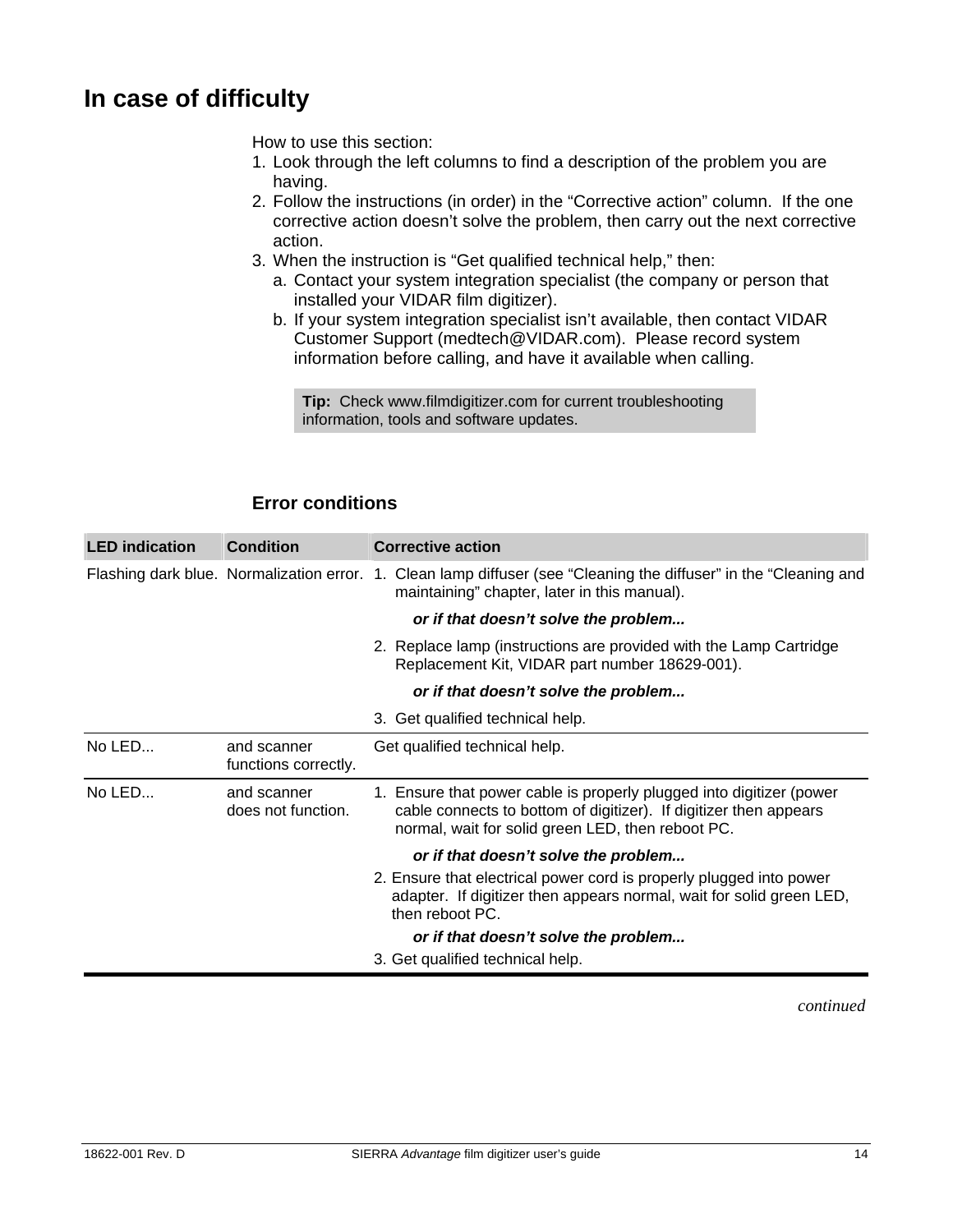## **Operational problems**

| <b>Symptom</b>                                                                                          | <b>Corrective action</b>                                                                                                                                                                                                                                                                                                                                                                                                                                                          |
|---------------------------------------------------------------------------------------------------------|-----------------------------------------------------------------------------------------------------------------------------------------------------------------------------------------------------------------------------------------------------------------------------------------------------------------------------------------------------------------------------------------------------------------------------------------------------------------------------------|
| Film tilts or skews during scanning.                                                                    | 1. Ensure individual films are loaded properly: bottom edge of film<br>parallel to rollers, left edge of film up against digitizer body-as far<br>left as it will go. (Review "Loading a single film" in "Operating"<br>chapter.)                                                                                                                                                                                                                                                 |
|                                                                                                         | 2. (Multi-film feeder only) Ensure multiple films are loaded properly:<br>place films in front of blue area.                                                                                                                                                                                                                                                                                                                                                                      |
|                                                                                                         | 3. Ensure pickup roller is clean (see "Cleaning the multi-film feed tray,"<br>later in this chapter).                                                                                                                                                                                                                                                                                                                                                                             |
|                                                                                                         | 4. Ensure idler rollers spin freely.                                                                                                                                                                                                                                                                                                                                                                                                                                              |
|                                                                                                         | 5. If problem persists, get qualified technical help.                                                                                                                                                                                                                                                                                                                                                                                                                             |
|                                                                                                         | 6. Remove any foreign matter from film entrance slot.                                                                                                                                                                                                                                                                                                                                                                                                                             |
| After film is loaded and staged<br>properly, a few minutes later film is<br>pushed out of staging area. | When film is staged, it is over digitizer's light path. SIERRA's ADC<br>(Automatic Digitizer Calibration) feature requires that light path be clear<br>for proper background calibration. Thus, if film remains in digitizer for<br>more than 5 minutes, it will be pushed up 1/4" (0.6cm) to clear light path.<br>Later, when you execute your software's Scan command, film will be re-<br>staged before it is digitized.                                                       |
| Digitizer has been off for several days.<br>First film misfeeds or jams.                                | Run three or four films through digitizer: load films one at a time, then<br>eject each one (or perform a scan on each film, but this takes longer).                                                                                                                                                                                                                                                                                                                              |
| Can't turn digitizer on or off. Can't<br>find power switch.                                             | The on/off switch is located behind the upper right corner of the digitizer<br>body (when viewed from the front). If the digitizer is mounted on the<br>table-top stand, look at the digitizer from the rear to see the switch.                                                                                                                                                                                                                                                   |
| Multi-film feed tray won't feed films.                                                                  | The multi-film feed tray must be connected to the digitizer with the multi-<br>film feed tray cable. The cable is located above the digitizer body, on<br>the left side (when viewed from the front). Ensure the cable is present.<br>Ensure one end of the cable is plugged into the jack on the multi-film<br>feed tray, and the other end is plugged into the digitizer. After checking<br>cable and connections, restart digitizer, then restart PC after LED turns<br>green. |
| After applying power, LED on front<br>keeps flashing light blue.                                        | After power is applied, digitizer normally requires about 7 minutes to<br>normalize and calibrate, during which time the LED will flash light blue.<br>If LED flashes light blue for more than 15 minutes, turn digitizer power<br>off and on again (as described later in this chapter), then reboot PC.                                                                                                                                                                         |
| Streaks in image                                                                                        | Clean LED cartridge diffuser (see "Cleaning the diffuser" in the<br>"Cleaning and maintaining" chapter, later in this manual).                                                                                                                                                                                                                                                                                                                                                    |

*continued*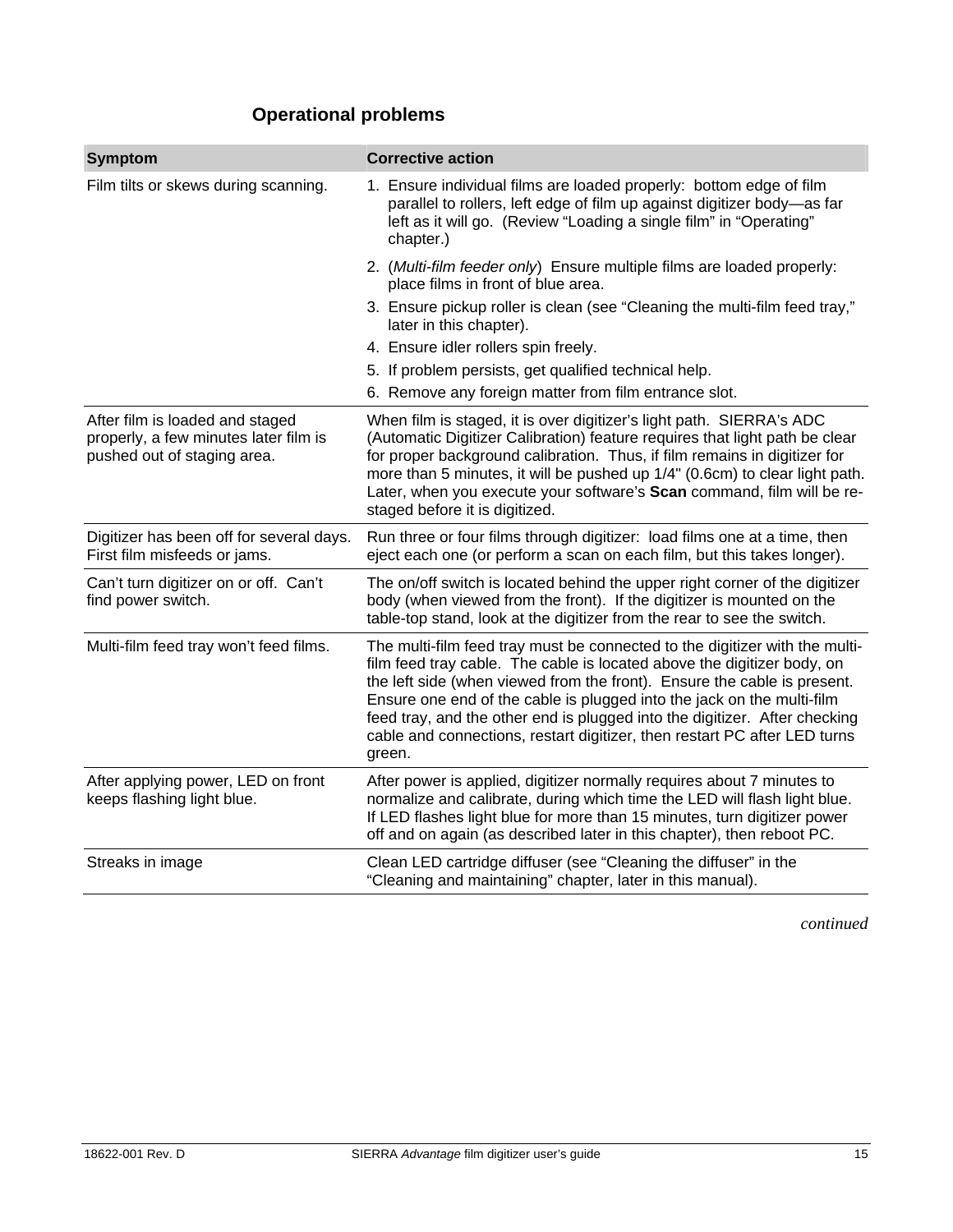| <b>Symptom</b>                                                                                                                           | <b>Corrective action</b>                                                                                                                                                                                                                                                                                                                                                                                                    |
|------------------------------------------------------------------------------------------------------------------------------------------|-----------------------------------------------------------------------------------------------------------------------------------------------------------------------------------------------------------------------------------------------------------------------------------------------------------------------------------------------------------------------------------------------------------------------------|
| LED is off, in spite of using proper<br>power-on procedure described later in<br>this chapter.                                           | 1. Ensure wall outlet is providing AC power: obtain another electrical<br>device known to be working, and plug it into that AC wall outlet.                                                                                                                                                                                                                                                                                 |
|                                                                                                                                          | If other device doesn't work, AC power is not available at that wall<br>outlet. Get help from building services.<br>If other device does work, AC power is available from that outlet.<br>Go to step 2.                                                                                                                                                                                                                     |
|                                                                                                                                          | 2. With power applied to digitizer, look into digitizer film entrance slot. If<br>you see light coming from inside digitizer, power is on. For this<br>condition (LED off, internal light on), get qualified technical help.                                                                                                                                                                                                |
|                                                                                                                                          | 3. If you have another SIERRA Advantage film digitizer, try its power<br>adapter.<br>If digitizer works with other power adapter, original power adapter<br>is defective. Obtain replacement VIDAR SIERRA Advantage<br>power adapter from your system integration specialist. Do not<br>substitute any other power adapter.<br>If digitizer does not work with a known good power adapter, get<br>qualified technical help. |
|                                                                                                                                          | CAUTION: Using a non-approved power adapter will void the<br>warranty.                                                                                                                                                                                                                                                                                                                                                      |
| Film starts and stops during scanning.                                                                                                   | 1. Increase memory allocation for scanning software. (Especially if<br>scanning at high resolutions, memory allocation must be sufficient to<br>accept data stream from digitizer.)                                                                                                                                                                                                                                         |
|                                                                                                                                          | 2. If scanning to disk, ensure sufficient space is available on disk drive.                                                                                                                                                                                                                                                                                                                                                 |
|                                                                                                                                          | 3. Ensure PC has enough memory available to support scanning<br>application. Close applications not needed for image acquisition<br>from digitizer.                                                                                                                                                                                                                                                                         |
|                                                                                                                                          | 4. If problem persists, get qualified technical help.                                                                                                                                                                                                                                                                                                                                                                       |
| Digitizer stops scanning and PC locks<br>up.                                                                                             | 1. Reset entire system. Remember that USB protocol requires that<br>digitizer be powered before PC.                                                                                                                                                                                                                                                                                                                         |
|                                                                                                                                          | a. Turn digitizer off.                                                                                                                                                                                                                                                                                                                                                                                                      |
|                                                                                                                                          | b. Shut down PC and turn it off.                                                                                                                                                                                                                                                                                                                                                                                            |
|                                                                                                                                          | c. Turn digitizer on.                                                                                                                                                                                                                                                                                                                                                                                                       |
|                                                                                                                                          | d. After digitizer LED turns solid green, turn on PC.                                                                                                                                                                                                                                                                                                                                                                       |
|                                                                                                                                          | 2. Launch scanning software on PC, then try scanning again. If<br>problem persists, get qualified technical help.                                                                                                                                                                                                                                                                                                           |
|                                                                                                                                          | 3. Check for correct device driver installation.                                                                                                                                                                                                                                                                                                                                                                            |
| installing (or reinstalling) the scanning<br>application there are Toolkit errors or<br>the digitizer is not detected on the USB<br>bus. | Digitizer was working properly, but after 1. If you installed a new scanning application, or if you reinstalled the<br>existing application, the older Toolkit (vscsi32.dll) may have been<br>installed. Run the VIDAR Drivers and Toolkit Installation CD (see<br>appropriate section in the "Installing device drivers" chapter).                                                                                         |
|                                                                                                                                          | 2. If problem persists, contact medtech@VIDAR.com.                                                                                                                                                                                                                                                                                                                                                                          |

*continued*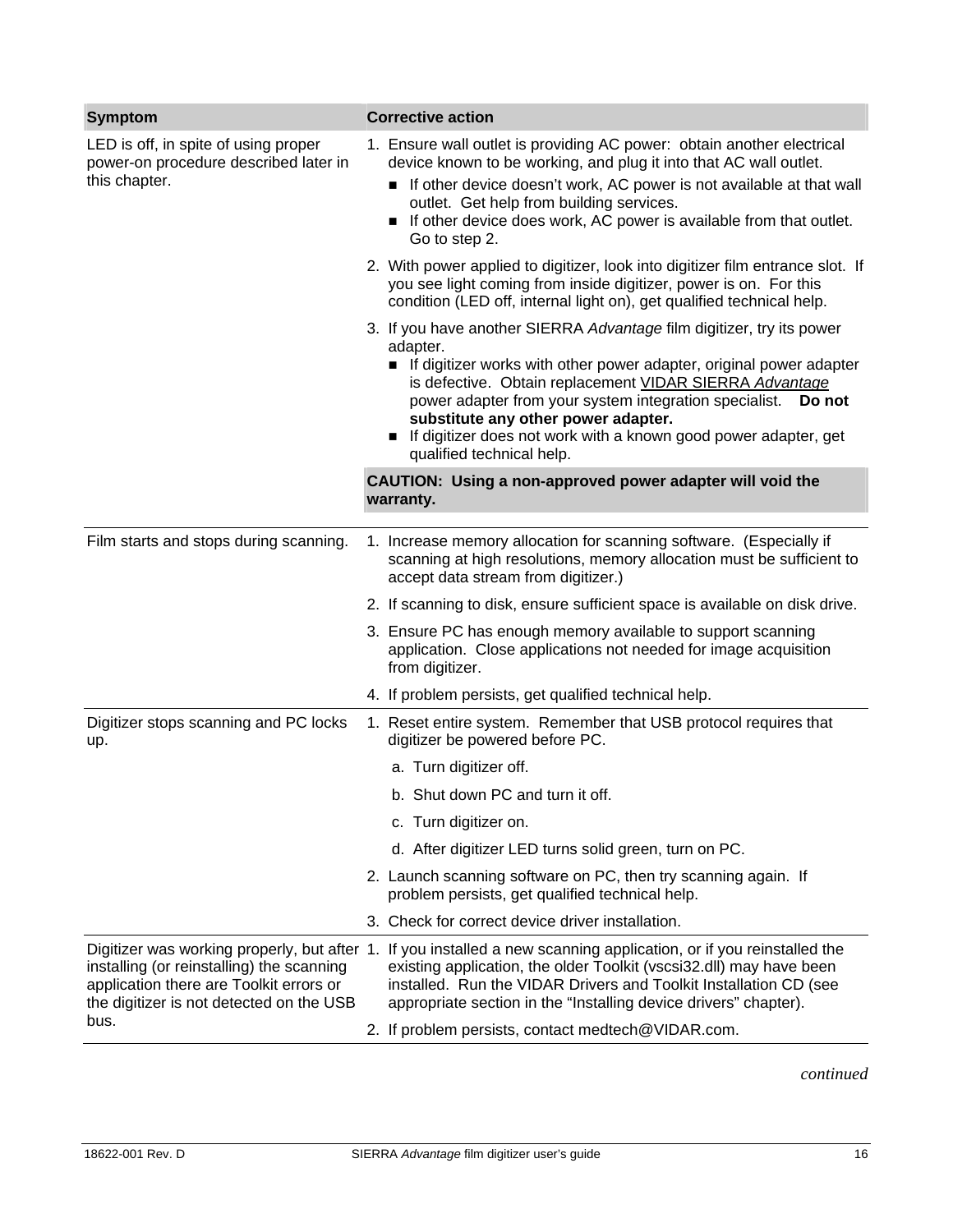| <b>Symptom</b>                                                     | <b>Corrective action</b>                                                                                                                         |
|--------------------------------------------------------------------|--------------------------------------------------------------------------------------------------------------------------------------------------|
| Digitizer is not listed in Windows<br>Control Panel > Scanners and | 1. Update to or reinstall STI drivers. See the "Install device drivers and<br>toolkit" chapter of the "Installation Guide for SIERRA Advantage." |
| Cameras.                                                           | 2. Check all USB cables and connectors.                                                                                                          |

## **Turning the digitizer on and off**

### **WARNING**

Do not apply power by plugging the DC power connector into the digitizer while the power adapter is live. Do not remove power by unplugging the DC power connector from the digitizer while the power adapter is live. Either of these actions could permanently damage the digitizer, the power adapter or both.

**Note:** SIERRA *Advantage* was designed to be powered continuously. Under normal conditions, the digitizer should remain on at all times.

Use only the power switch to turn the digitizer on or turn it off:

The power switch is located behind the upper right corner of the digitizer (when viewed from the front).

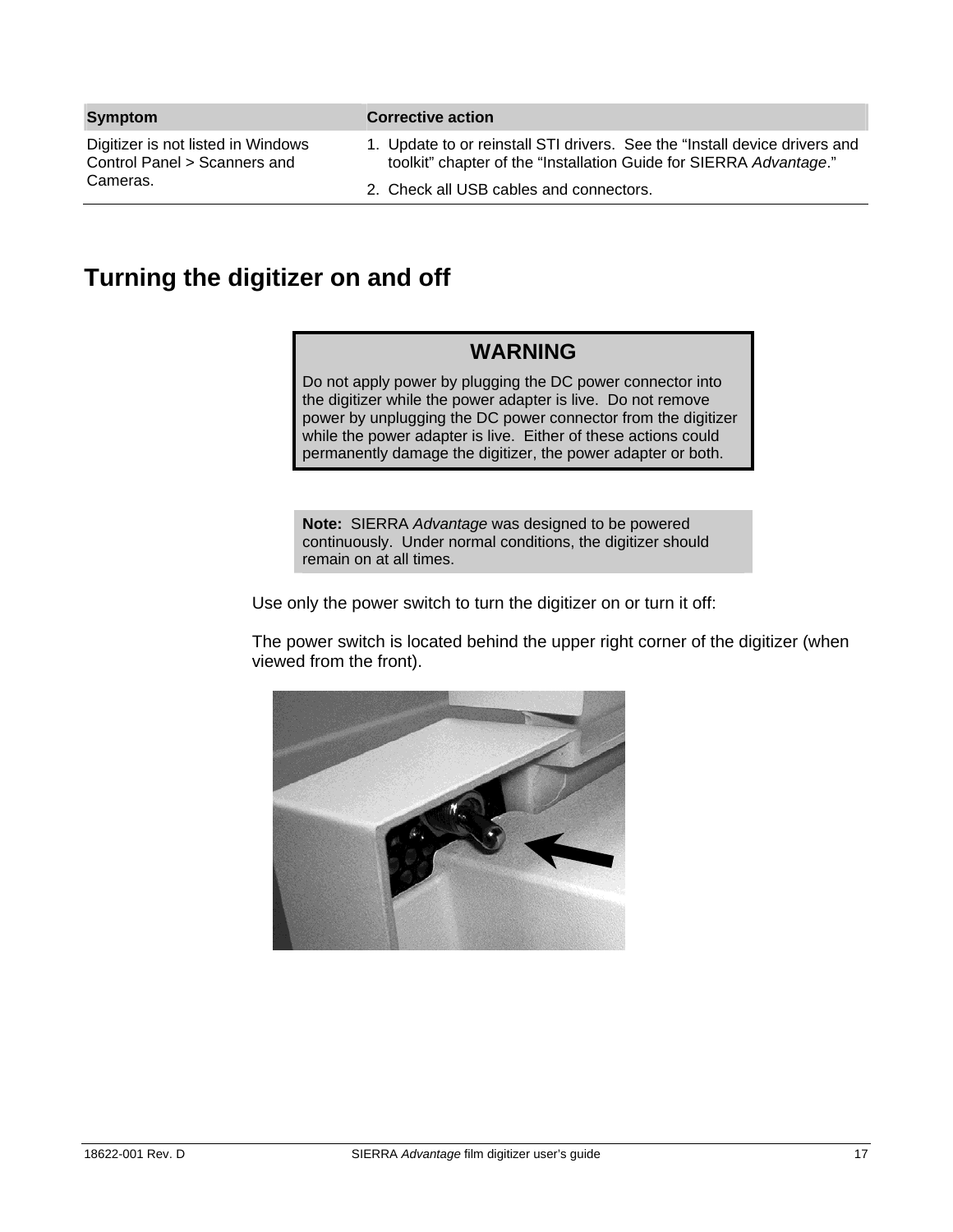# **Cleaning and maintaining**

**the SIERRA** *Advantage* **film digitizer** 

## **Cleaning the multi-film feed tray**

After extensive use, dust or lint particles may build up on the feed roller and idler wheels.



To remove residue, loop a piece of light adhesive tape (such as Scotch® Magic™ Tape) around your fingers with the adhesive side out, then gently pat the roller and wheels as you turn them.

#### **CAUTION:**

- **Do not** use any type of cleaning solvent on the feed roller and idler wheels, as this could damage these components and cause improper operation.
- **Do not** use tape with a strong adhesive, such as packing tape or strapping tape.
- **Do not** use tape requiring the adhesive to be wetted, such as brown paper packing tape.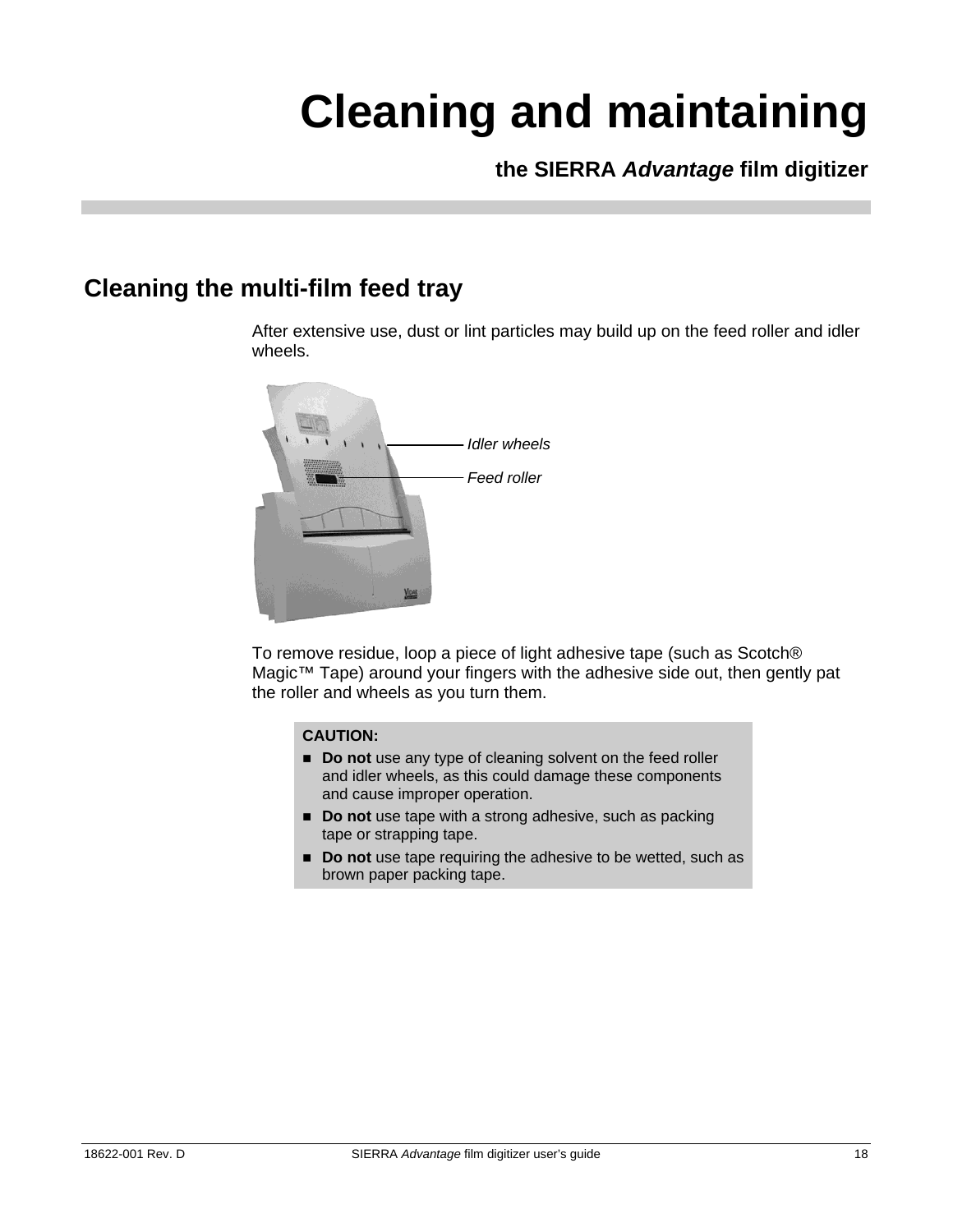## **Cleaning the diffuser**

**Note:** Use this procedure only when you observe streaks in images, or when the digitizer's LED flashes dark blue.

**Note:** Use this procedure only for SIERRA *Advantage* digitizers with serial numbers between 200,000 and 299,999.

**IMPORTANT:** You must follow these instructions when cleaning the diffuser. Deviation from these instructions will void the product's warranty and will likely result in costly repairs.

You will need:

- #2 (medium) Phillips screwdriver.
- Soft cloth to protect front of digitizer.
- **Lint-free wipes (VIDAR part number 15194).**

#### **1. Shut down system.**

- a. Shut down and turn off PC.
- b. Turn digitizer power switch off.
- c. Disconnect digitizer power adapter cord from wall outlet.



#### **2. Unmount digitizer.**

- a. Disconnect power cable and SCSI cable from bottom of digitizer.
- b. If unit has a multi-film feed tray, disconnect cable from both digitizer and multi-film feed tray.
- c. Loosen thumbscrews holding feed tray (one on each side, above digitizer body), then remove feed tray: tilt forward and lift up.

*Digitizer body* 

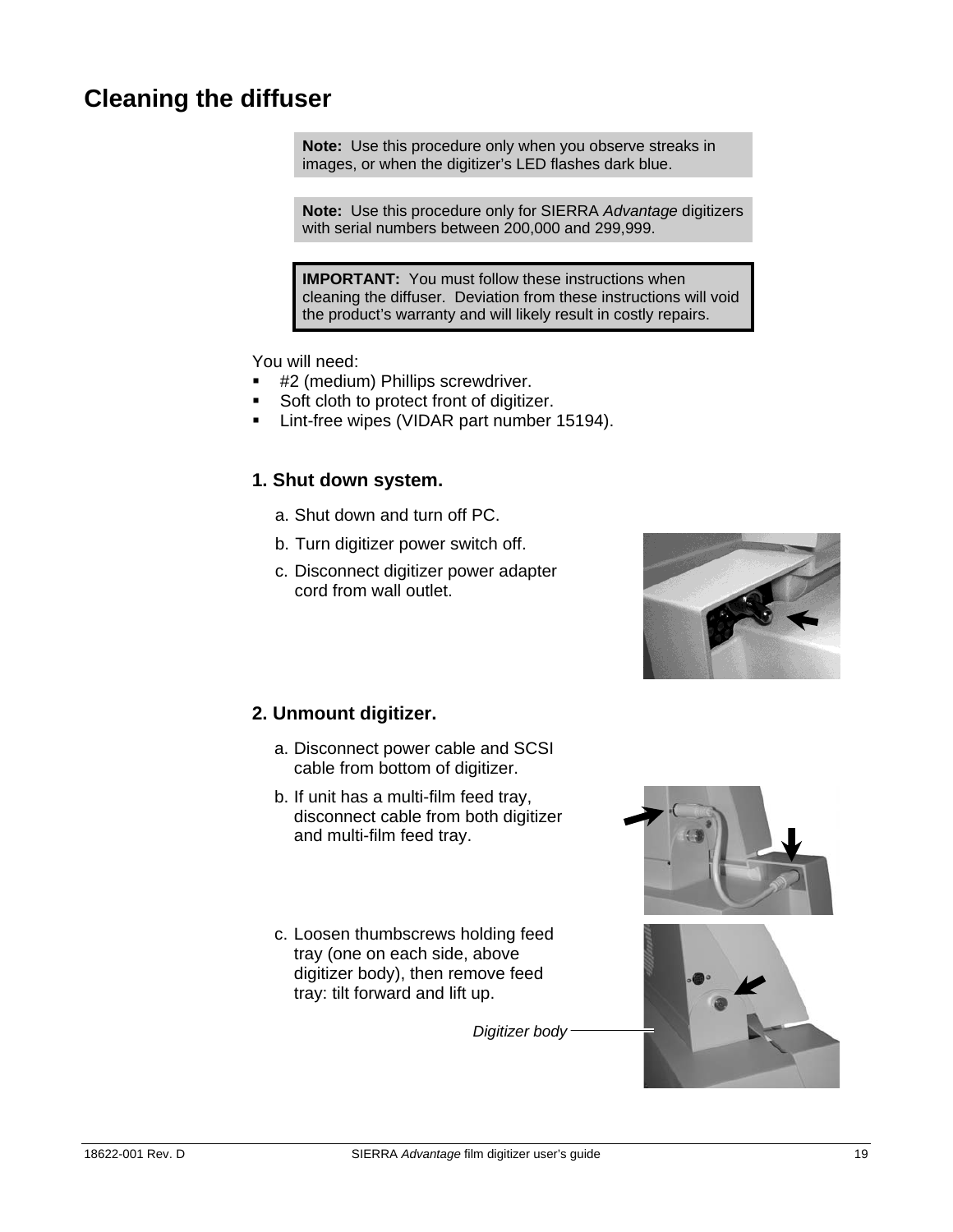d. Stand in front of digitizer. Grasp digitizer on both sides. Pull bottom of digitizer toward you...

then lift up and off mounting bracket.

e. Place digitizer face down on soft cloth on table. Top should be toward you.

## **3. Open digitizer.**

a. Remove four screws securing front cover (two screws shown here by arrows; other two are on opposite end of front cover).





*Do not remove four screws in feet on rear cover.*

b. Lift main unit up (out of cover) and place on table near cover.

*CAUTION: Keep main unit close to cover. A cable extends between them. Do not disconnect cable.*



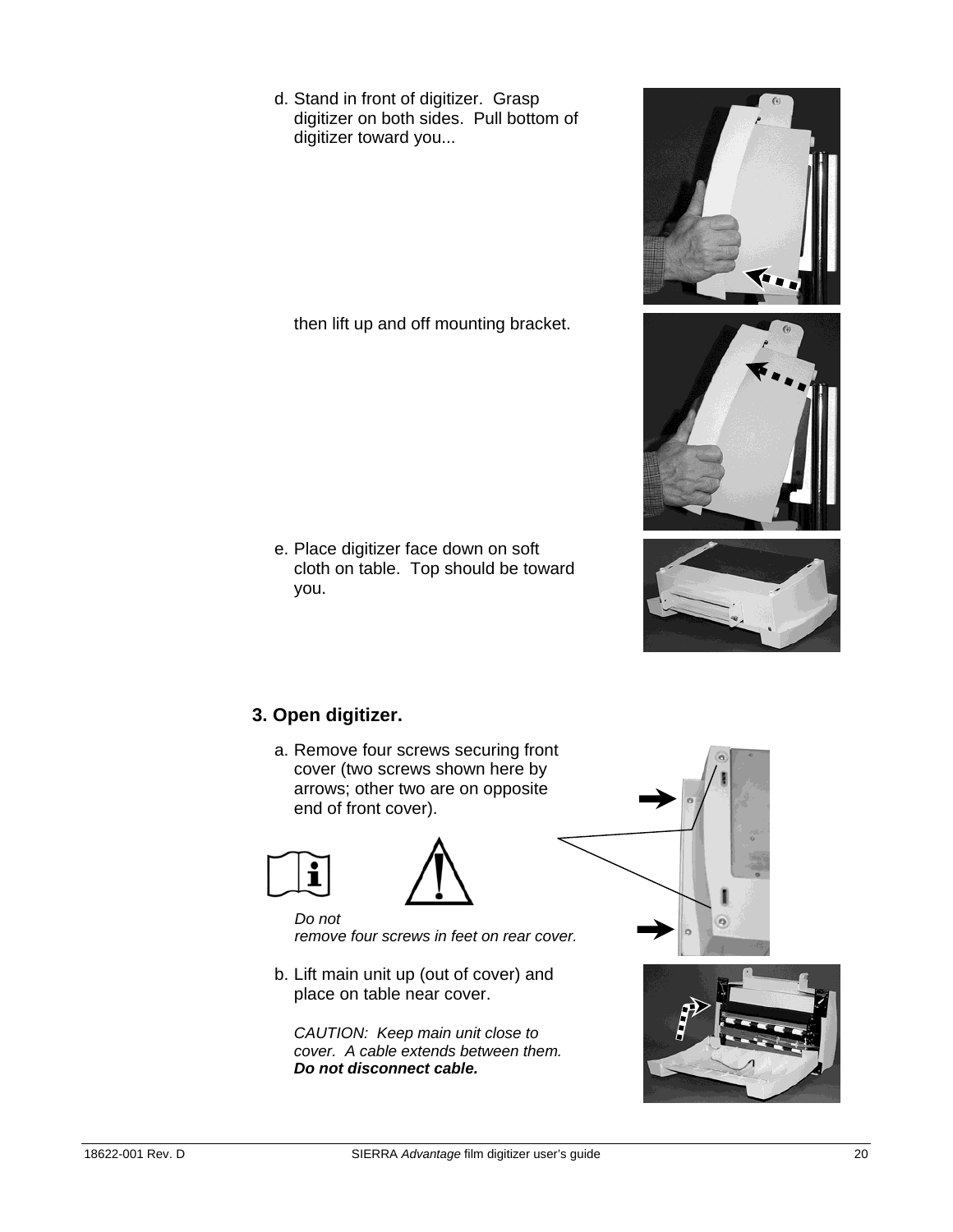### **4. Remove LED cartridge.**

a. Cut the two cable ties securing the cables to the LED cartridge.



e. Grasp both ends of LED cartridge, then pull gently toward you until it is free of main unit frame.

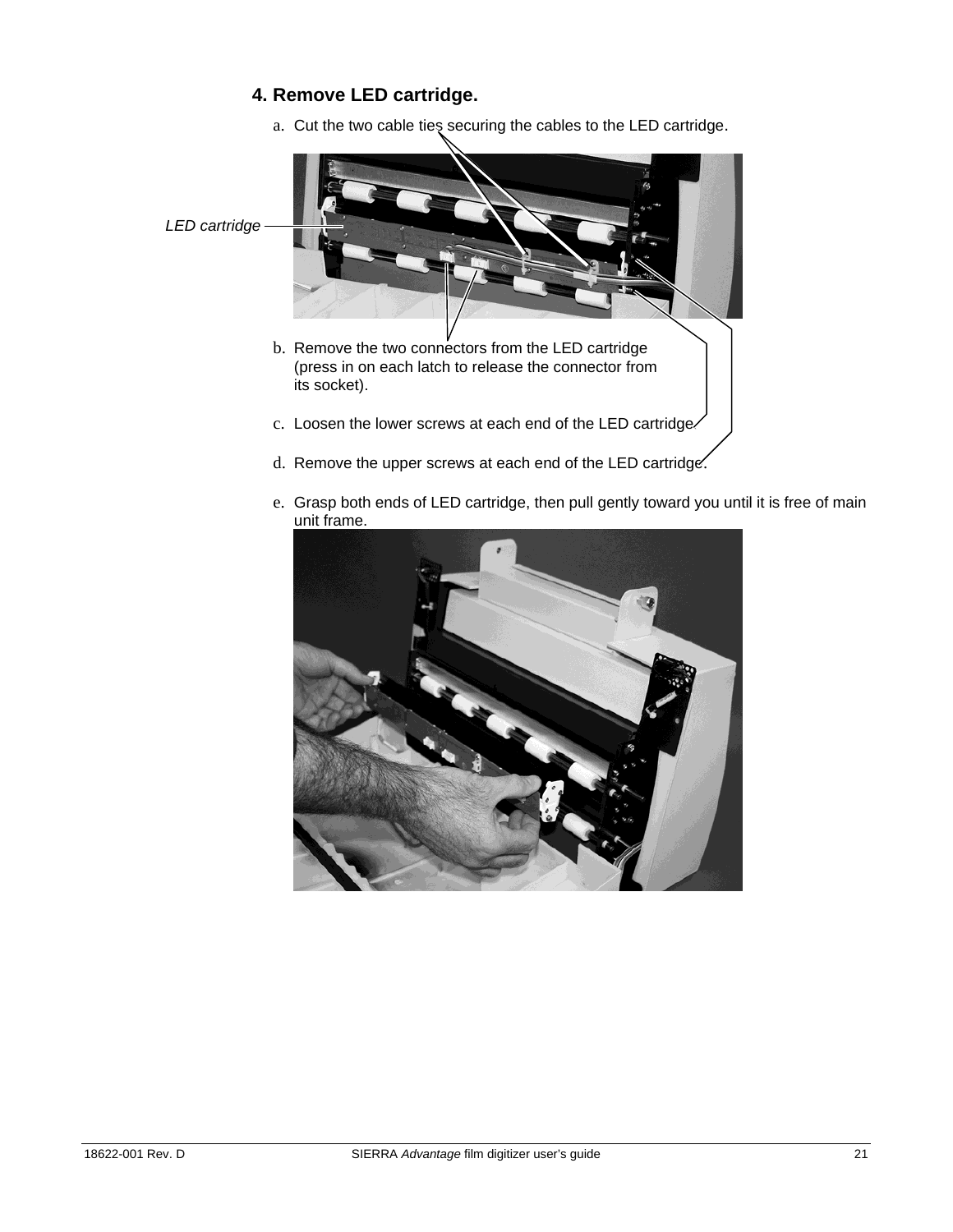#### **5. Clean diffuser.**

Using lint-free wipe, clean entire length of diffuser (white plastic strip) on lamp cartridge.

**CAUTION:** Clean only with lint-free wipes provided by VIDAR (part number 15194). Other cloth or paper wipes will leave fibers on the diffuser, which can affect performance.

#### *After cleaning, do not touch diffuser.*



### **6. Reinstall LED cartridge.**

a. Hold LED cartridge in both hands with diffuser facing digitizer, and with cable tie mounts to right.



- b. Slide LED cartridge into main unit, between the white rollers. The lower screws should slide into slots in the main unit frame.
- c. Thread the two upper screws (one on each end) through the main unit frame into the LED cartridge.
- e. Tighten the four screws (two on each end) to secure the LED cartridge.
- f. Plug the cables into the LED cartridge.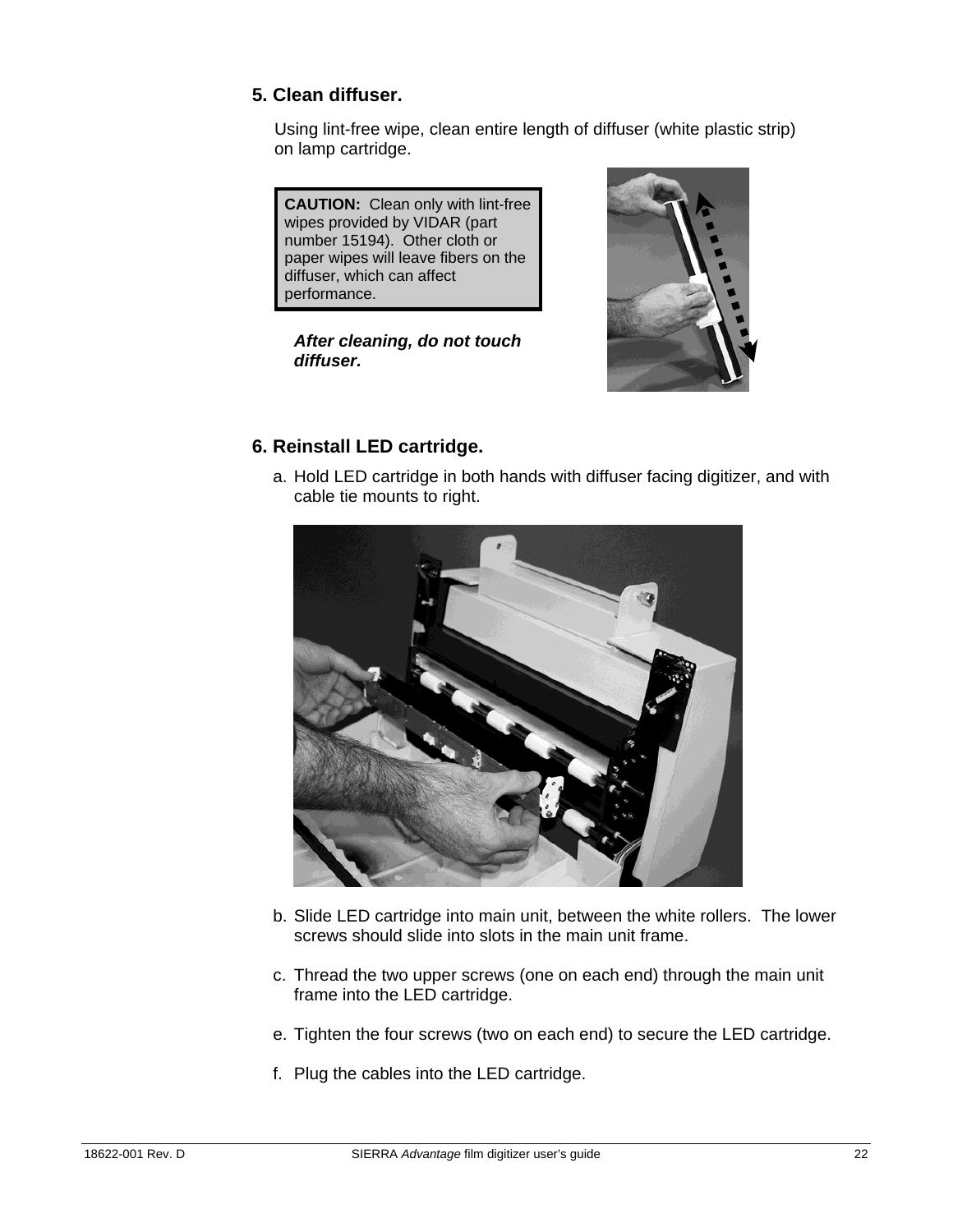g. Secure the cables using two cable ties.



### **7. Close digitizer.**

a. Place main unit in cover.

b. Using four screws removed in step 3a, secure front cover to main unit (two screws shown here by arrows; other two are on opposite end of front cover).



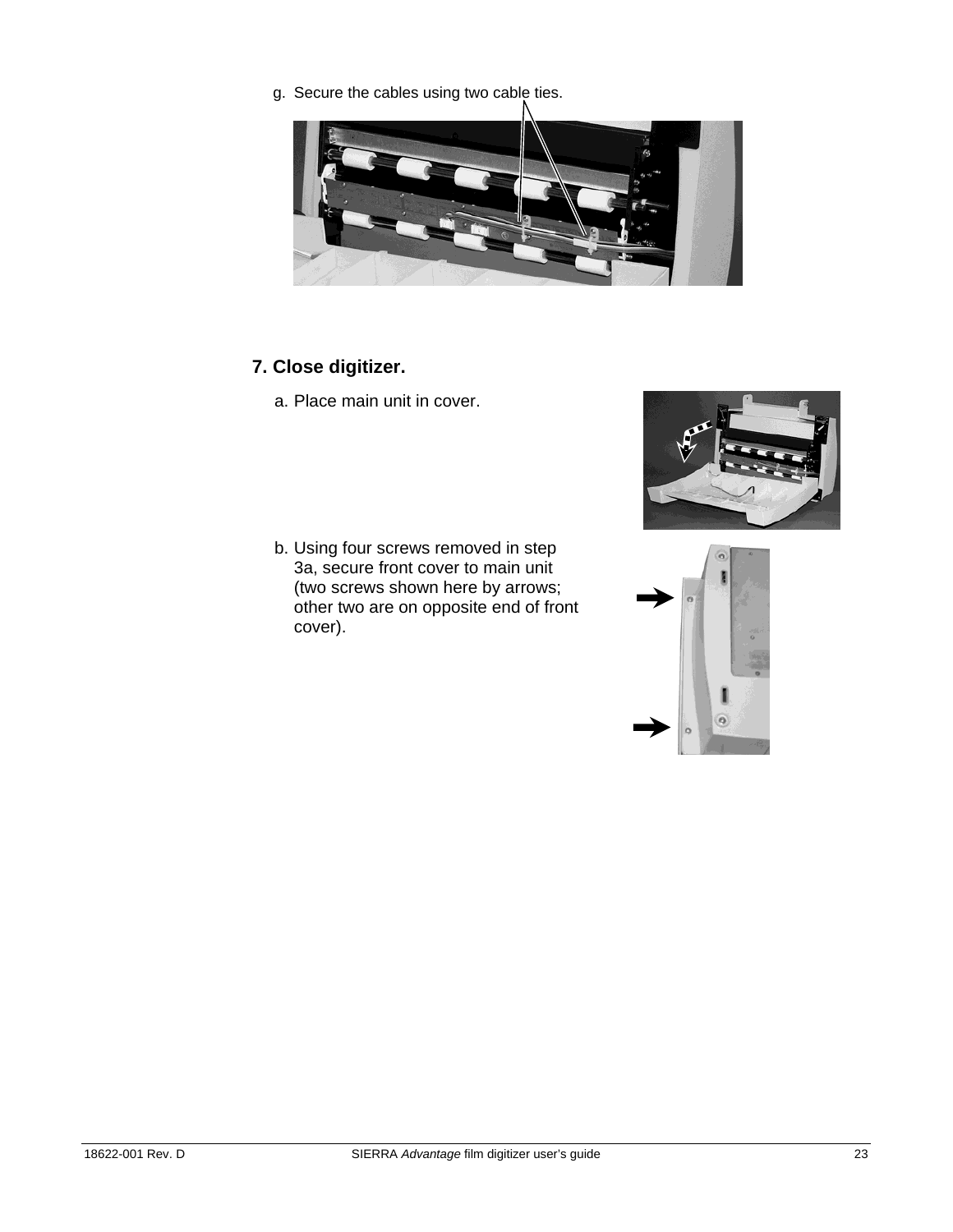#### **8. Mount digitizer.**

- a. Position digitizer with front facing you. Grasp digitizer by both sides.
- b. Slide digitizer's upper mounting slots over upper tabs on mounting bracket. Ensure slots drop into notches in tabs.

c. Rotate bottom of digitizer toward mounting bracket, so lower mounting slots slide over lower tabs on mounting bracket.

*Make sure back side of main unit is parallel to edge of mounting bracket.*

d. Place feed tray in position and hold with one hand while securing with two thumbscrews (one on each side).



e. If unit has multi-film feed tray, connect feed tray cable to feed tray and to digitizer.

*Arrow on connector faces up.* 







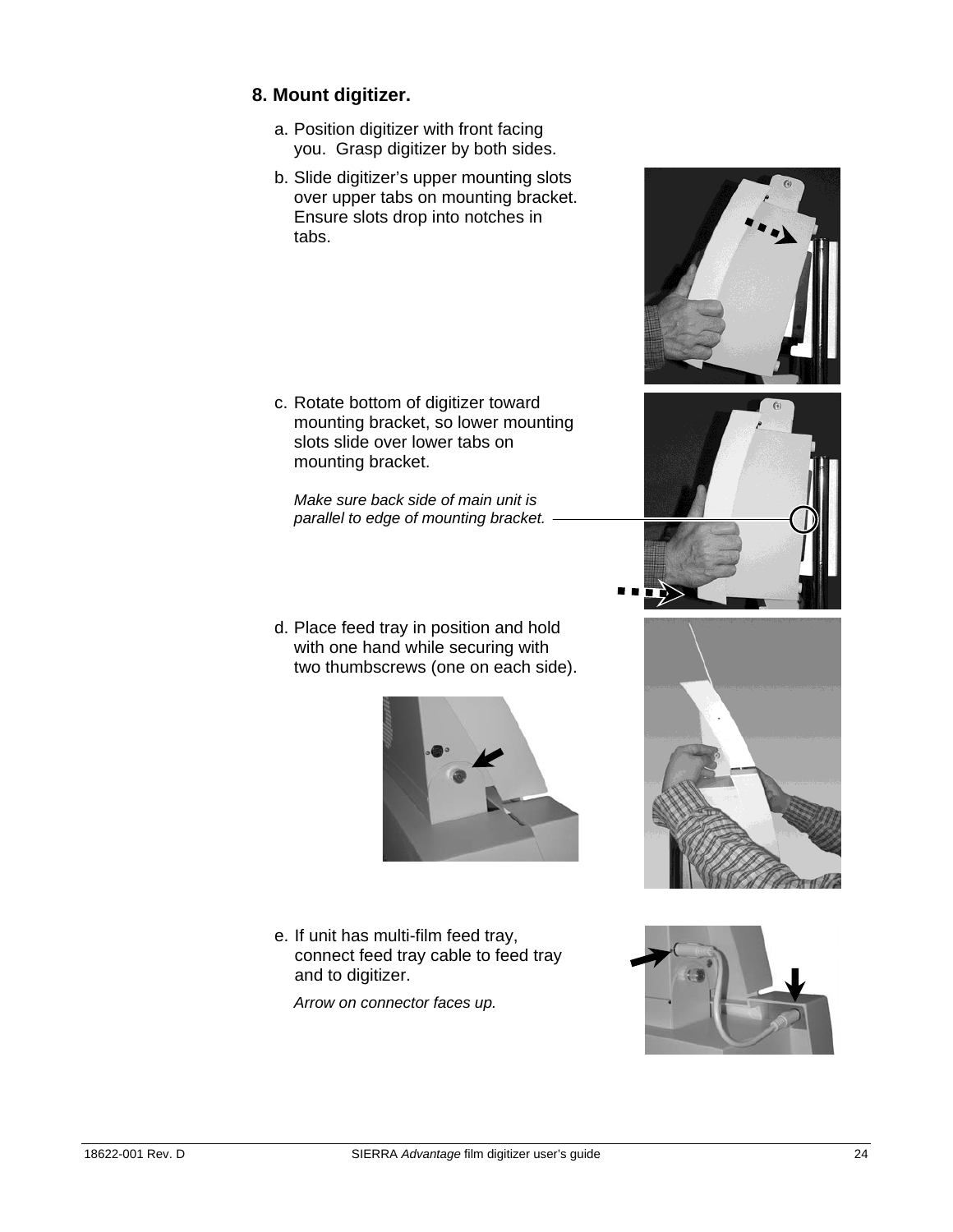f. Plug USB cable into USB port on bottom of digitizer near left side.



g. Plug power cable into jack on bottom of digitizer to right of center.

#### **9. Return digitizer to service.**

- a. Assure PC is off.
- b. Plug digitizer power adapter cord into wall outlet.
- c. Turn digitizer power switch on.



- d. Observe LED on front of digitizer: it should flash light blue for several minutes (indicating digitizer is performing internal tests and calibration).
- e. When LED stops flashing and remains solid green, turn on PC.
- f. Digitizer is now ready to scan films.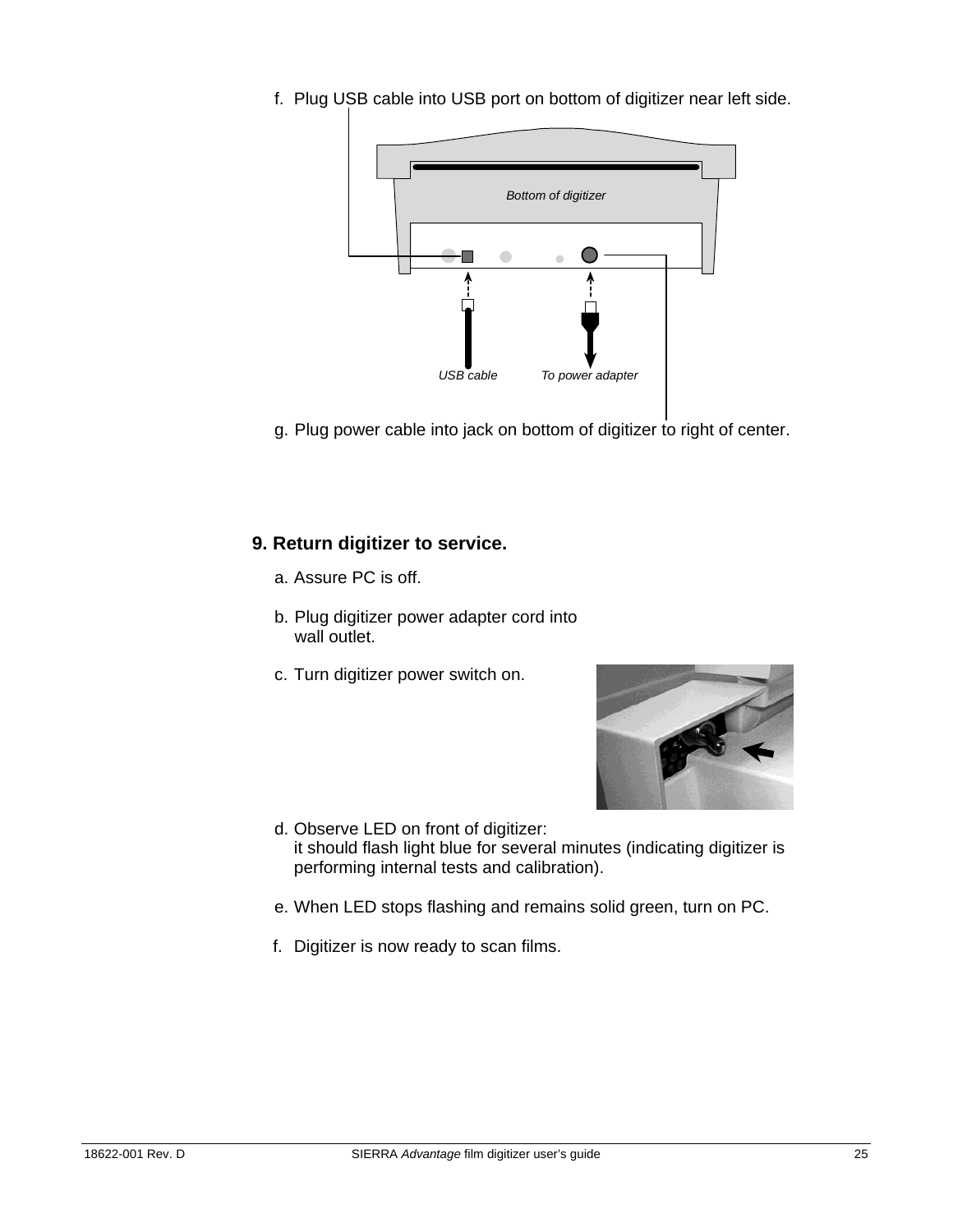## **Replacing the LED cartridge**

**Note:** LED cartridges can only be replaced on SIERRA *Advantage* digitizers with serial numbers between 200,000 and 299,999.

Please contact VIDAR Technical Support to order the Lamp Cartridge Replacement Kit, VIDAR part number 18629-001:

- Phone: 1-800-471-SCAN (1-800-471-7226) 1-703-471-7070 outside the U.S.
- E-mail: medtech@VIDAR.com

Instructions for replacing the LED cartridge are provided with the kit.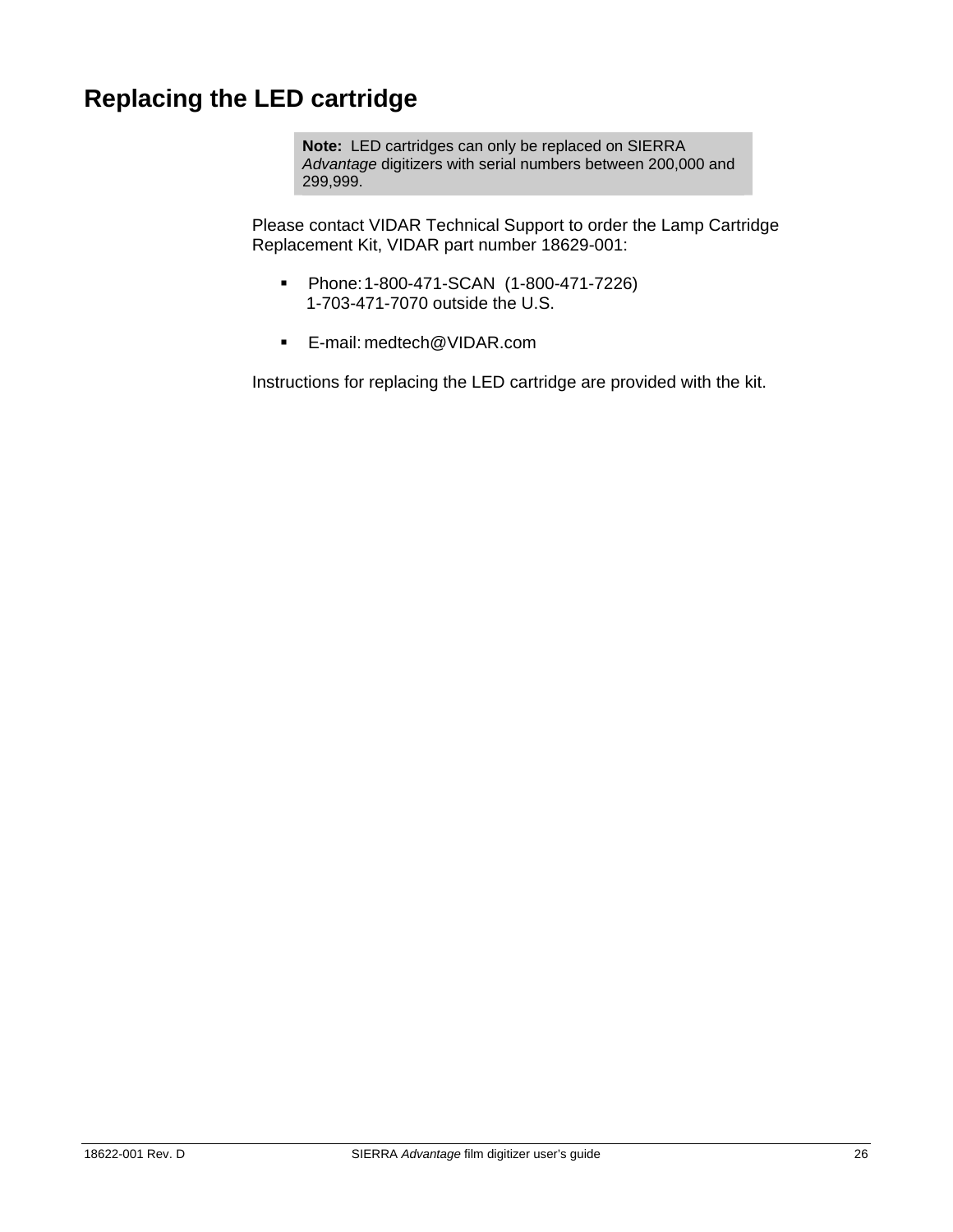## **Appendix: Electromagnetic guidance**

**Caution: Medical electrical equipment.** 

**EMC (Electro Magnetic Compatibility) must be considered before any medical electrical equipment is installed or put into service. Follow the information in the accompanying documentation when installing and operating the SIERRA** *Advantage* **Digitizer.** 

**Caution: Portable or mobile RF communication equipment can effect Medical Electrical equipment.** 

**Caution: Using the Digitizer adjacent to or stacked with other equipment may cause interference between the equipment. Before utilizing stacked or adjacent equipment, verify proper functionality of all equipment in the actual configuration in which it will operate.** 

**Caution: Connecting the Digitizer to equipment that is not rated CISPR 11 class A or class B may alter the electromagnetic characteristics.** 

**Caution: In a domestic environment this product may cause radio interference in which case the user may be required to take adequate measures.** 

#### **Guidance and manufacturer's declaration – electromagnetic equipment**

Table 201

The SIERRA *Advantage* Digitizer is intended for use in the electromagnetic environment specified below. The customer or end user of the SIERRA *Advantage* Digitizer should assure that it is used in such an environment.

| <b>Emissions test</b>                                       | Compliance | Electromagnetic environment - quidance                                                                                                       |
|-------------------------------------------------------------|------------|----------------------------------------------------------------------------------------------------------------------------------------------|
| <b>RF</b> Emissions                                         | Group 1    | The SIERRA Advantage Digitizer uses RF energy only for its internal<br>function. Therefore, its RF emissions are very low and are not likely |
| CISPR <sub>11</sub>                                         |            | to cause any interference in nearby electronic equipment.                                                                                    |
| RF Emissions, CISPR11                                       | Class A    |                                                                                                                                              |
| <b>Harmonic Emissions</b><br>IEC 61000-3-2                  | Class A    | The SIERRA Advantage Digitizer is suitable for use in all<br>establishments other than domestic and those directly connected to              |
| Voltage Fluctuations/<br>flicker emissions<br>IEC 61000-3-3 | Complies   | the public low voltage power supply network that supplies buildings<br>used for domestic purposes.                                           |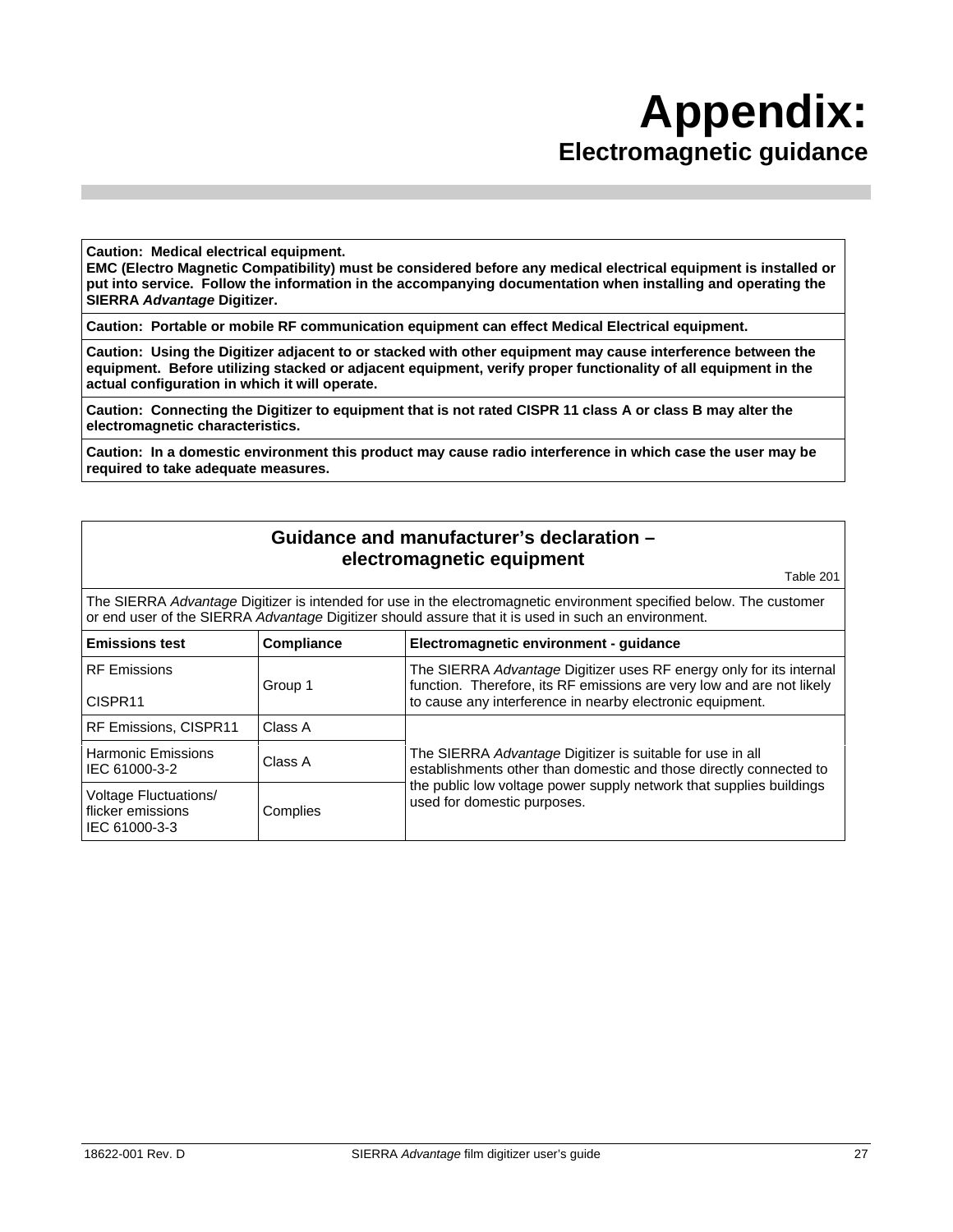### **Guidance and manufacturer's declaration – electromagnetic immunity**

Table 202

The SIERRA *Advantage* Digitizer is intended for use in the electromagnetic environment specified below. The customer or end user of the SIERRA *Advantage* Digitizer should assure that it is used in such an environment.

| <b>Immunity test</b>                                                                          | <b>IEC 60601 test</b><br>level                                                                                                                   | <b>Compliance level</b>                                                                                                                                                                                         | Electromagnetic environment - guidance                                                                                                          |
|-----------------------------------------------------------------------------------------------|--------------------------------------------------------------------------------------------------------------------------------------------------|-----------------------------------------------------------------------------------------------------------------------------------------------------------------------------------------------------------------|-------------------------------------------------------------------------------------------------------------------------------------------------|
| ElectroStatic Discharge<br>(ESD)                                                              | + 6 kV contact                                                                                                                                   | + 6 kV contact                                                                                                                                                                                                  | Floors should be wood, concrete or ceramic tile. If<br>floors are covered with synthetic material, the                                          |
| IEC 61000-4-2                                                                                 | + 8 kV air                                                                                                                                       | + 8 kV air                                                                                                                                                                                                      | relative humidity should be at least 30%                                                                                                        |
| Electrical fast transient/<br>burst<br>IEC 61000-4-4                                          | ±2 kV for power<br>supply lines<br>$±1$ kV for<br>input/output lines                                                                             | ±2 kV for power<br>supply lines<br>$±1$ kV for<br>input/output lines                                                                                                                                            | Mains power quality should be that of a typical<br>commercial or hospital environment.                                                          |
| Surge<br>IEC 61000-4-5                                                                        | ±1 kV differential<br>mode<br>$±2$ kV common<br>mode                                                                                             | ±1 kV differential<br>mode<br>±2 kV common<br>mode                                                                                                                                                              | Mains power quality should be that of a typical<br>commercial or hospital environment.                                                          |
|                                                                                               | <5 % UT<br>$( > 95 %$ dip in U <sub>T</sub> )<br>for 0.5 cycle                                                                                   | <5 % UT<br>$( > 95 %$ dip in U <sub>T</sub> )<br>for 0.5 cycle                                                                                                                                                  |                                                                                                                                                 |
| Voltage dips, short<br>interruptions and voltage<br>variations on power<br>supply input lines | 40 % U <sub>T</sub><br>40 % U <sub>T</sub><br>$(60 %$ dip in U <sub>T</sub> )<br>$(60 %$ dip in U <sub>T</sub> )<br>for 5 cycles<br>for 5 cycles | Mains power quality should be that of a typical<br>commercial or hospital environment. If the user of<br>the SIERRA Advantage Digitizer requires continued<br>operation during power mains interruptions, it is |                                                                                                                                                 |
| IEC 61000-4-11                                                                                | $70\%$ U <sub>T</sub><br>$(30 %$ dip in $U_T$ )<br>for 25 cycles                                                                                 | 70 % U <sub>T</sub><br>$(30 %$ dip in $U_T$ )<br>for 25 cycles                                                                                                                                                  | recommended that the SIERRA Advantage Digitizer<br>be powered from an uninterruptible power supply or<br>a battery                              |
|                                                                                               | $<$ 5 % U <sub>T</sub><br>$( > 95 %$ dip in $U_T$ )<br>for 5 sec                                                                                 | $<$ 5 % U <sub>T</sub><br>$( > 95 %$ dip in U <sub>T</sub> )<br>for 5 sec                                                                                                                                       |                                                                                                                                                 |
| Power frequency<br>(50/60 Hz)<br>magnetic field<br>IEC 61000-4-8                              | 3 A/m                                                                                                                                            | $3$ A/m                                                                                                                                                                                                         | Power frequency magnetic fields should be at levels<br>characteristic of a typical location in a typical<br>commercial or hospital environment. |
| NOTE: $U_T$ is the A.C. mains voltage prior to application of the test level                  |                                                                                                                                                  |                                                                                                                                                                                                                 |                                                                                                                                                 |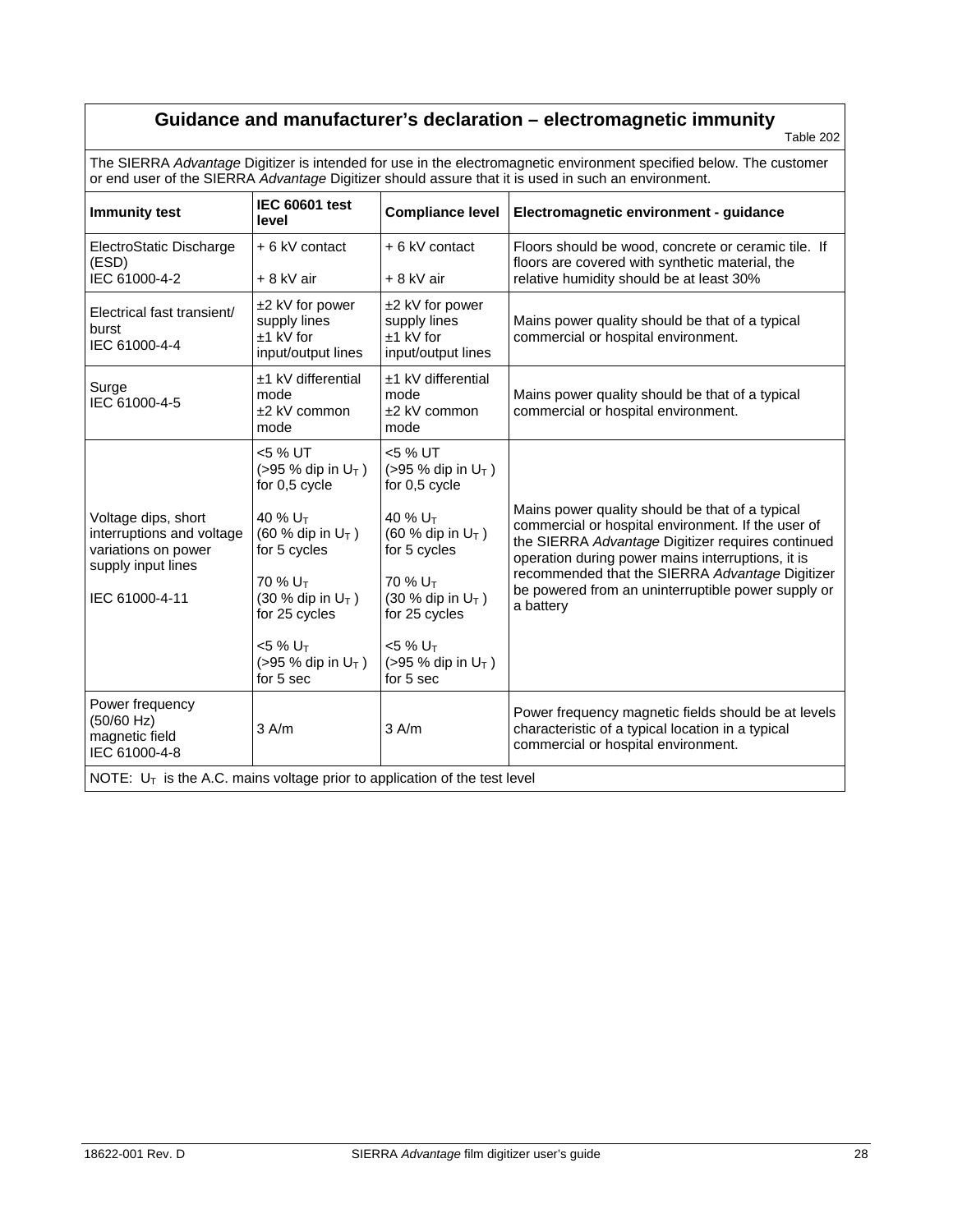| Guidance and manufacturer's declaration - electromagnetic immunity<br>Table 204                                                                                                                                                                                                                                                                                                                                                                                                             |                                                                                                                                                                                                                            |       |                                                                                                                                                                                                                                                                                                               |
|---------------------------------------------------------------------------------------------------------------------------------------------------------------------------------------------------------------------------------------------------------------------------------------------------------------------------------------------------------------------------------------------------------------------------------------------------------------------------------------------|----------------------------------------------------------------------------------------------------------------------------------------------------------------------------------------------------------------------------|-------|---------------------------------------------------------------------------------------------------------------------------------------------------------------------------------------------------------------------------------------------------------------------------------------------------------------|
|                                                                                                                                                                                                                                                                                                                                                                                                                                                                                             | The SIERRA Advantage Digitizer is intended for use in the electromagnetic environment specified below. The customer<br>or end user of the SIERRA Advantage Digitizer should assure that it is used in such an environment. |       |                                                                                                                                                                                                                                                                                                               |
| <b>Immunity test</b>                                                                                                                                                                                                                                                                                                                                                                                                                                                                        | IEC 60601 test level   Compliance level                                                                                                                                                                                    |       | Electromagnetic environment - guidance                                                                                                                                                                                                                                                                        |
|                                                                                                                                                                                                                                                                                                                                                                                                                                                                                             |                                                                                                                                                                                                                            |       | Portable and mobile RF communication equipment should<br>be used no closer to any part of the SIERRA Advantage<br>Digitizer, including cables, than the recommended<br>separation distance calculated from the equation applicable<br>to the frequency of the transmitter.<br>Recommended separation distance |
| <b>Conducted RF</b><br>IEC 61000-4-6                                                                                                                                                                                                                                                                                                                                                                                                                                                        | 3 Vrms<br>150 kHz to 80 MHz                                                                                                                                                                                                | 3 V   | $d=1.2\sqrt{P}$                                                                                                                                                                                                                                                                                               |
| <b>Radiated RF</b>                                                                                                                                                                                                                                                                                                                                                                                                                                                                          | 3 V/m                                                                                                                                                                                                                      | 3 V/m | $d=1.2\sqrt{P}$ 80 MHz to 800 MHz                                                                                                                                                                                                                                                                             |
| IEC 61000-4-3                                                                                                                                                                                                                                                                                                                                                                                                                                                                               | 80 MHz to 2,5 GHz                                                                                                                                                                                                          |       | $d=2.3\sqrt{P}$ 800 MHz to 2.5 GHz                                                                                                                                                                                                                                                                            |
| Where $P$ is the maximum output power rating of the<br>transmitter in watts (W) according to the transmitter<br>manufacturer and $d$ is the recommended separation<br>distance in meters (m).<br>Field strengths from fixed RF transmitters, as determined by<br>an electromagnetic site survey, <sup>a</sup> should be less than the<br>compliance level in each frequency range. <sup>b</sup><br>Interference may occur in the vicinity of equipment marked<br>with the following symbol: |                                                                                                                                                                                                                            |       |                                                                                                                                                                                                                                                                                                               |
|                                                                                                                                                                                                                                                                                                                                                                                                                                                                                             | Note 1: At 80MHz and 800MHz, the higher frequency range applies.<br>from structures, objects and people.                                                                                                                   |       | Note 2: These guidelines may not be applicable in all situations. Electromagnetic propagation is affected by absorption and reflection                                                                                                                                                                        |

Field strengths from fixed transmitters, such as base stations for radio (cellular/cordless) telephones and land mobile radios, amateur radio, AM and FM radio broadcast and TV broadcast cannot be predicted theoretically with accuracy. To assess the electromagnetic environment due to fixed RF transmitters, an electromagnetic site survey should be considered. If the measured field strength in the location in which the SIERRA *Advantage* Digitizer is used exceeds the applicable RF compliance level above, the SIERRA *Advantage* Digitizer should be observed to verify normal operation. If abnormal performance is observed, additional measures may be necessary, such as reorienting or relocating the Digitizer.

Over the frequency range 150 kHz to 80 MHz, field strengths should be less than 3 V/m.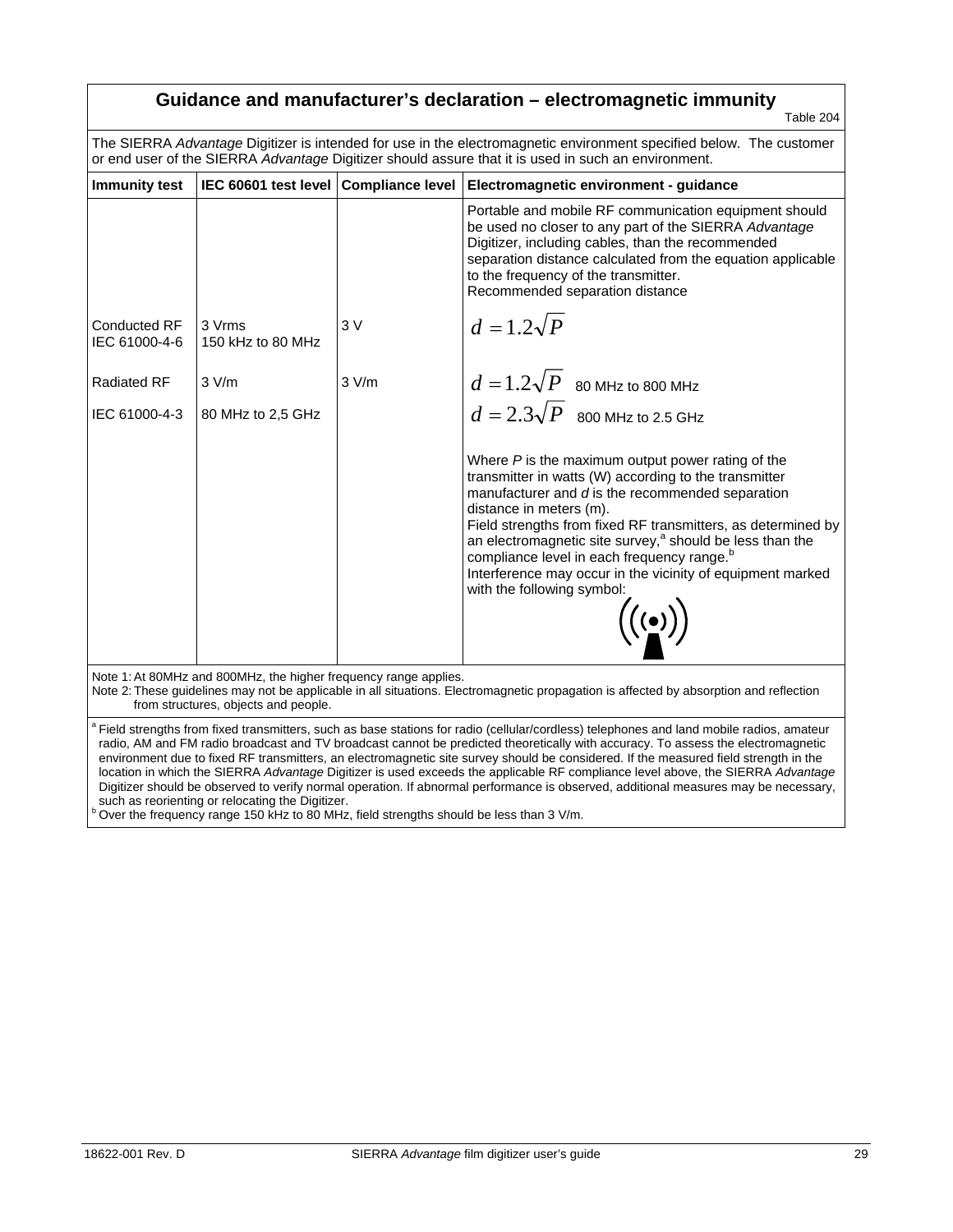#### **Recommended separation distances between portable and mobile RF communications equipment and the SIERRA** *Advantage* **Digitizer**

Table 206

The SIERRA *Advantage* Digitizer is intended for use in an electromagnetic environment in which radiated RF disturbances are controlled. The customer or the user of the SIERRA *Advantage* Digitizer can help prevent electromagnetic interference by maintaining a minimum distance between portable and mobile RF communications equipment (transmitters) and the SIERRA *Advantage* Digitizer as recommended below, according to the maximum output power of the communications equipment.

| Rated maximum output<br>power of transmitter | Separation distance according to frequency of transmitter, m |                   |                    |  |
|----------------------------------------------|--------------------------------------------------------------|-------------------|--------------------|--|
| W                                            | 150 kHz to 80 MHz                                            | 80 MHz to 800 MHz | 800 MHz to 2.5 GHz |  |
|                                              | $d=1.2\sqrt{P}$                                              | $d=1.2\sqrt{P}$   | $d=2.3\sqrt{P}$    |  |
| 0.01                                         | 0.12                                                         | 0.12              | 0.23               |  |
| 0.1                                          | 0.37                                                         | 0.37              | 0.74               |  |
|                                              | 1.2                                                          | 1.2               | 2.3                |  |
| 10                                           | 3.7                                                          | 3.7               | 7.4                |  |
| 100                                          | 12                                                           | 12                | 23                 |  |

For transmitters rated at a maximum output power not listed above, the recommended separation distance d in meters (m) can be estimated using the equation applicable to the frequency of the transmitter, where P is the maximum output power rating of the transmitter in watts (W) according to the transmitter manufacturer.

NOTE 1: At 80 MHz and 800 MHz, the separation distance for the higher frequency range applies.

NOTE 2: These guidelines may not apply in all situations. Electromagnetic propagation is affected by absorption and reflection from structures, objects and people.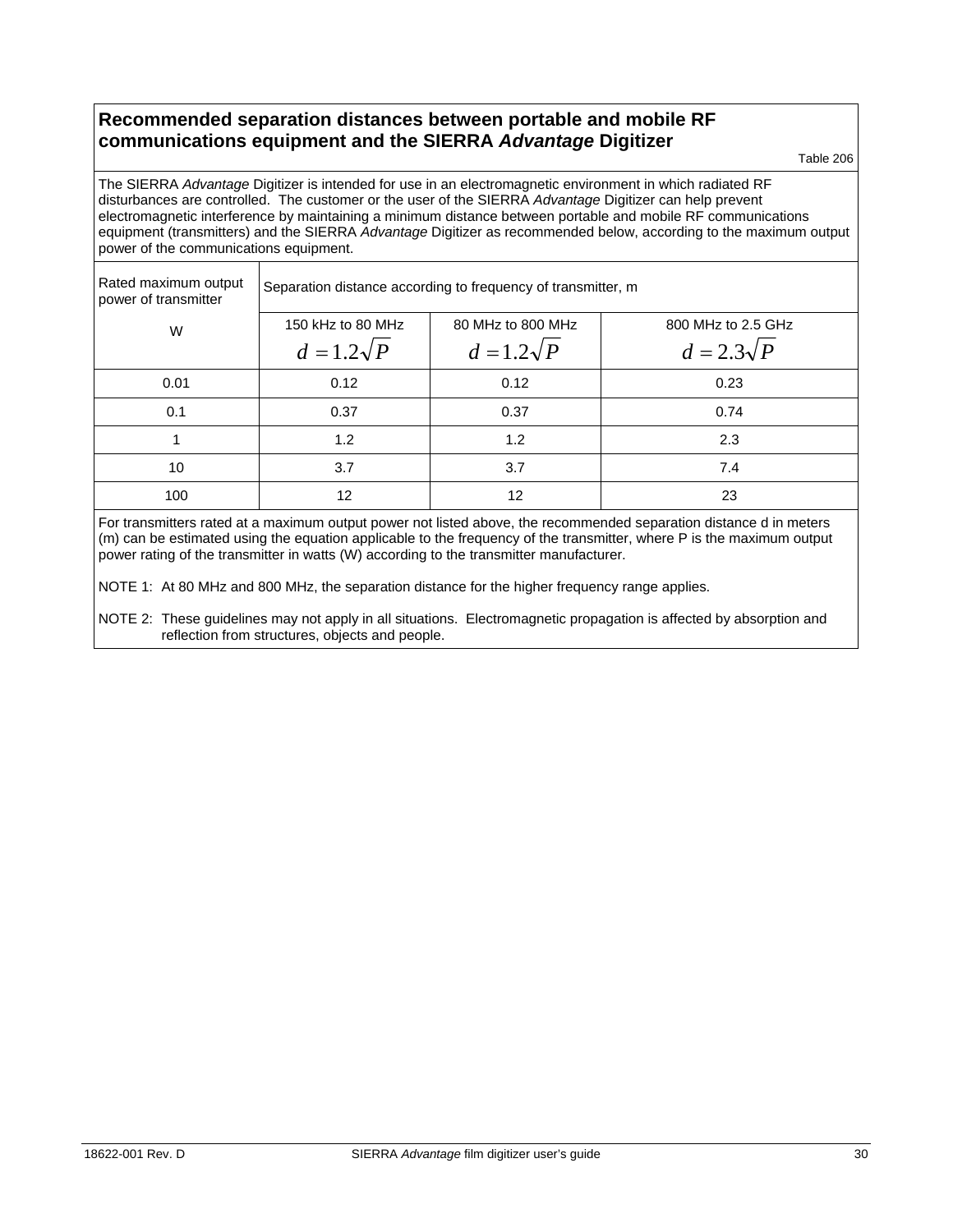## **Appendix: Symbol**

| <b>Symbol</b>         | <b>Description</b>                                                                                                                                                                                                                                                                                                                                                                                                                                                                                                                     |
|-----------------------|----------------------------------------------------------------------------------------------------------------------------------------------------------------------------------------------------------------------------------------------------------------------------------------------------------------------------------------------------------------------------------------------------------------------------------------------------------------------------------------------------------------------------------------|
|                       | Indicates the need for the user to consult the instructions for use for<br>important cautionary information such as warnings and precautions<br>that cannot, for a variety of reasons, be presented on the medical<br>device itself.                                                                                                                                                                                                                                                                                                   |
|                       | Indicates the need for the user to consult the instructions for use.                                                                                                                                                                                                                                                                                                                                                                                                                                                                   |
| assif)<br><b>5RA9</b> | Underwriters Laboratories classification symbol                                                                                                                                                                                                                                                                                                                                                                                                                                                                                        |
|                       | Compliance to EU Directives                                                                                                                                                                                                                                                                                                                                                                                                                                                                                                            |
| REF<br>EС             | Authorized Representative in the European Community                                                                                                                                                                                                                                                                                                                                                                                                                                                                                    |
|                       | Indicates the Medical Device Manufacturer                                                                                                                                                                                                                                                                                                                                                                                                                                                                                              |
|                       | This symbol on the product indicates that this product must not be<br>disposed of as unsorted municipal waste. Instead it is your<br>responsibility to dispose of your waste equipment by handing it over to<br>a designated collection point for recycling of waste electrical and<br>electronic equipment. For more information about where you can<br>dispose of your waste equipment for recycling please contact your local<br>city office, your household waste disposal service or the shop where<br>you purchased the product. |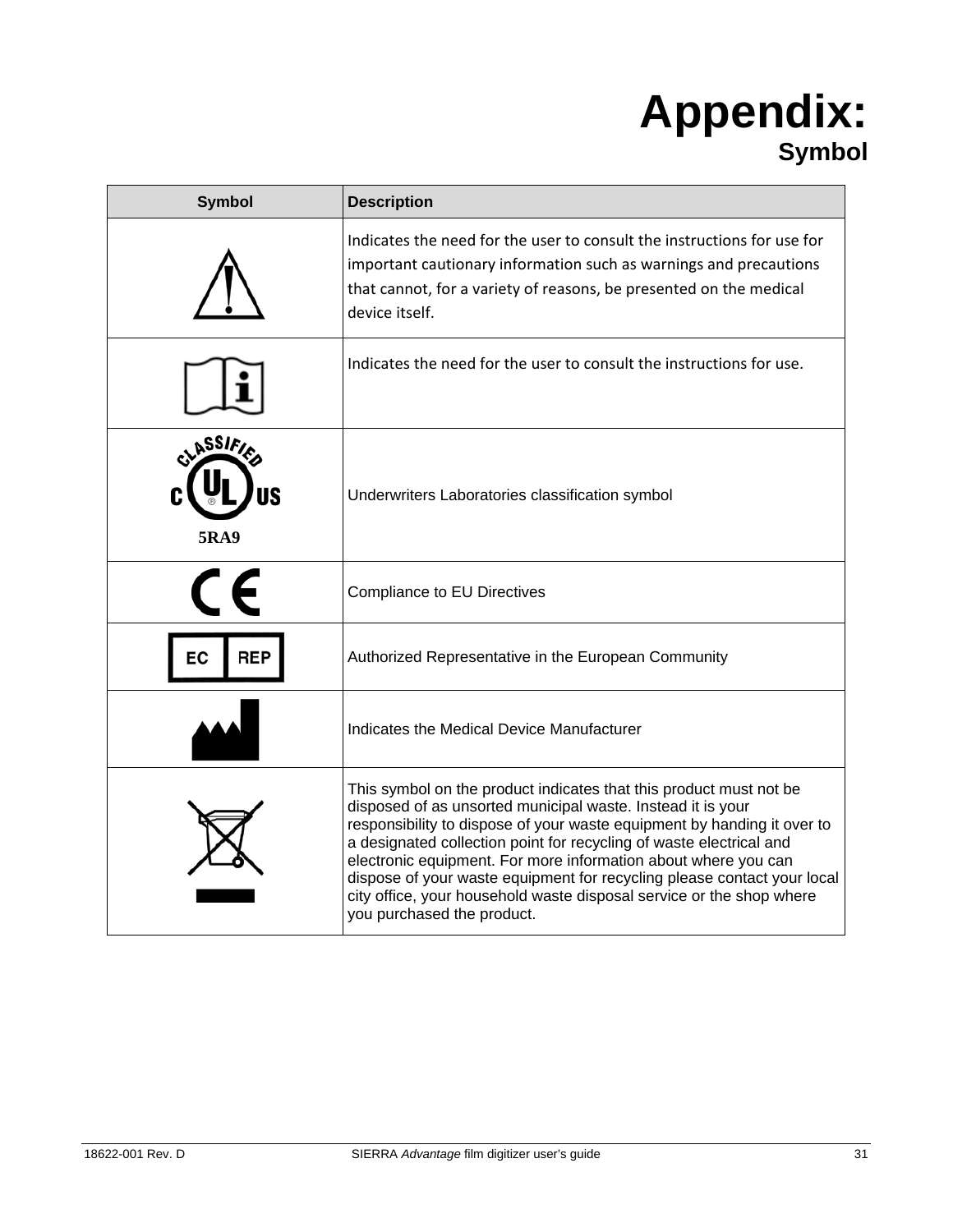## **Appendix: Patient Vicinity**



*Note: Dimensions shown are not prescriptive.*